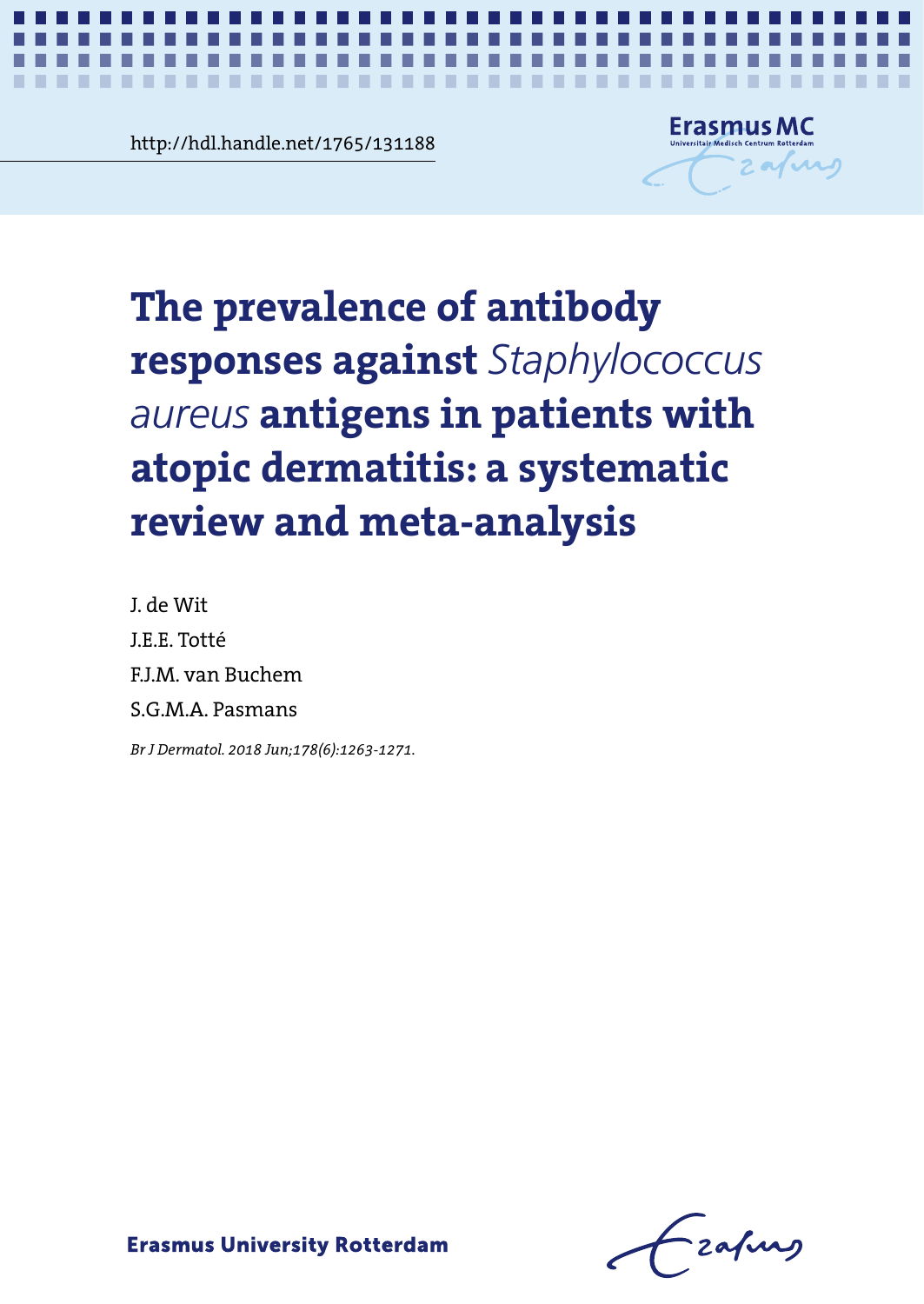# **ABSTRACT**

#### **Background**

*Staphylococcus* (*S.*) *aureus* plays a role in the pathogenesis of atopic dermatitis (AD), possibly via the expression of various virulence antigens. An altered antibody response towards these antigens might contribute to inflammation.

#### **Objective**

We aimed to provide an overview of the varying prevalence and odds of antibody responses against *S. aureus* antigens in patients with AD.

#### **Methods**

Data were systematically obtained from EMBASE, MEDLINE, Web of Science, Scopus, Cochrane, PubMed, and Google Scholar up to 12 February 2016. We selected all original observational and experimental studies assessing antistaphylococcal antibodies in serum of patients with AD. Prevalence and odds ratios (ORs) of immunoglobulin (Ig) E, IgG, IgM, and IgA against *S. aureus* in patients with AD vs. healthy controls were pooled using the random-effects model. We calculated  $l^2$  statistics to assess heterogeneity and rated study quality using the Newcastle-Ottawa Scale.

#### **Results**

Twenty-six articles (2369 patients) were included, of which 10 were controlled studies. Study quality was fair to poor. Patients with AD had a higher prevalence of IgE against staphylococcal enterotoxin (SE)A (OR 8.37, 95% confidence interval 2.93–23.92) and SEB (OR 9.34, 95% confidence interval 3.54–24.93) compared with controls. Prevalence of antistaphylococcal IgE was 33% for SEA, 35% for SEB and 16% for toxic shock syndrome toxin-1. However, study heterogeneity and imprecision should be taken into consideration when interpreting the results. Data on IgG, IgM, and IgA, as well as other antigens, are limited.

# **Conclusion**

Patients with AD more often show an IgE antibody response directed against *S. aureus*  superantigens compared with healthy controls, supporting a role for *S. aureus* in AD pathogenesis.

Lzafurg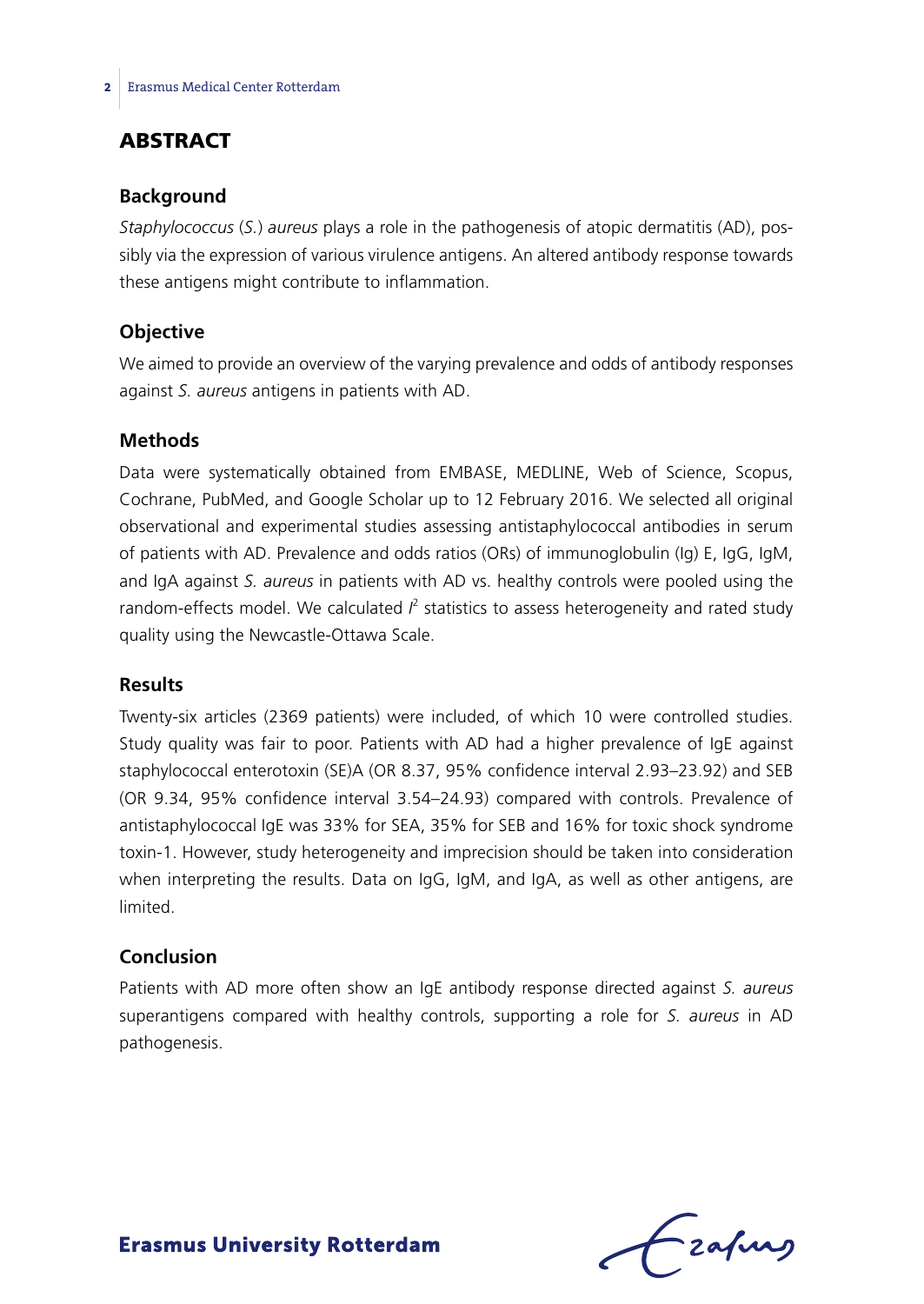# **INTRODUCTION**

Atopic dermatitis (AD) is a multifactorial disorder that arises from interactions between immune dysregulations, genetic predisposition, skin barrier defects and environmental factors.<sup>1,2</sup> Both the lesional and nonlesional skin and the nose of patients with AD are more likely to be colonized with *Staphylococcus* (*S.*) *aureus* compared with healthy controls.<sup>3</sup> Recent studies have shown that abundance of *S. aureus* is associated with AD severity, suggesting a causal role for *S. aureus* in the pathogenesis of AD.2,4-9 However, the exact mechanisms by which *S. aureus* aggravates inflammation in AD are not fully understood.<sup>10</sup>

*S. aureus* expresses a variety of virulence factors that could contribute to AD inflammation. Based on their biological function, these antigens can be divided in four groups: (i) Microbial Surface Components Recognizing Adhesive Matrix Molecules (MSCRAMMs) such as Clumping factor A (ClfA), which helps *S. aureus* adhere to the host cells; (ii) cellmembrane damaging molecules such as alpha toxin, which can induce keratinocyte cell death; (iii) household enzymes such as lipase, which provides cell nutrition; and (iv) immune modulating proteins (superantigenic and nonsuperantigenic).<sup>10-13</sup> The latter include the group of staphylococcal superantigens, which have the ability to activate mast cells and T lymphocytes directly, resulting in the release of proinflammatory cytokines.5,14-16 Expression of these *S. aureus* antigens varies between the different *S. aureus* isolates. However, it has been proven difficult to identify associations between the genetic composition of *S. aureus*  strains and AD.17-22

Evaluation of the antibody response to these *S. aureus* antigens gives an indication of the antigens that are expressed by the bacterium *in vivo* and will give insight into how the immune system of patients with AD counteracts these antigens. This might help us to understand the role of *S. aureus* in AD pathogenesis, as well as the mechanisms by which *S. aureus* causes inflammation. Since 1982, several studies have reported serum antibodies against *S. aureus* in patients with AD.23-35 However, the prevalence of antistaphylococcal antibodies in these studies vary widely. This is probably due to low sample sizes and different methods used to detect antibodies (e.g. enzyme-linked immunosorbent assay (ELISA) or AlaSTAT). Moreover, studies often focus on few antigens and/or antibody classes.

The aim of this systematic review was to provide an overview of the pooled prevalence and odds of antibodies (immunoglobulin (Ig) E, IgG, IgM, and IgA) against *S. aureus* antigens in serum of patients with AD compared with healthy controls. Additionally, we reviewed the relationship between AD severity and anti-*S. aureus* antibodies.

frafing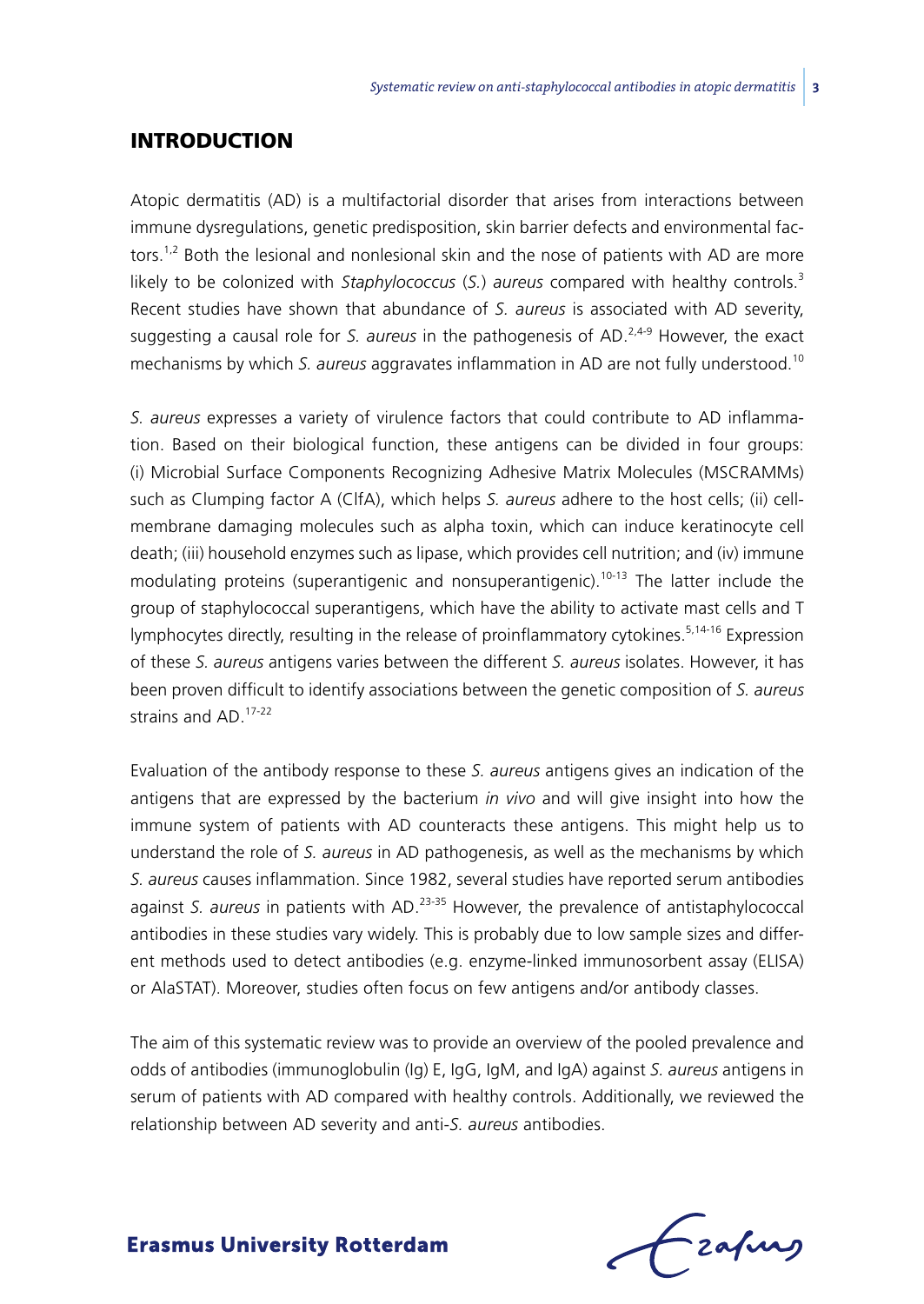# Materials and methods

#### **Study participants and outcomes**

All original observational and experimental human studies were included. No restrictions were made on publication date or language. Case reports were excluded.

Patients of all ages with AD, irrespective of disease severity, and in which anti-*S. aureus*  antibodies were measured were included. Healthy controls were defined as persons who had neither AD nor an atopic constitution (food allergy, asthma, allergic rhinitis) nor another skin disease.

The primary outcome was the proportion of patients with AD with antibodies (IgE, IgG, IgM, and IgA) in serum against *S. aureus* antigens compared with healthy controls. The secondary out-come was the relationship between AD severity and antistaphylococcal antibodies.

#### **Search strategy**

The systematically electronic search was conducted in EMBASE, MEDLINE, Web of Science, Scopus, Cochrane, PubMed, and Google Scholar up to 12 February 2016. A cross-reference check was performed to identify other relevant studies.

#### **Study selection and data extraction**

Initially, all studies identified in the systematic search were screened for relevance by title and abstract. Duplicates and studies that did not meet our inclusion criteria were excluded (Appendix 1). The remaining articles were assessed for eligibility by full-text review. Translation of non-English studies was conducted officially. Study selection and data extraction were performed independently by two researchers (FvB and either JT or JdW). Disagreements were resolved and consensus was reached. If one population was described in different articles, we included the study with the most detailed description of the results.

The methodological quality of the articles was scored based on an adapted version of the Newcastle-Ottawa Scale (NOS).<sup>3</sup> Studies could reach a maximum score of nine points for case-control studies and five points for uncontrolled studies. Using a scoring algorithm, the controlled studies were classified as being of poor, fair or good methodological quality, based on their NOS scores (Appendix 2).<sup>36</sup> The overall quality of evidence was discussed according to the principles of the Grading of Recommendations Assessment, Development and Evaluation (GRADE) approach (i.e. limitations in study design or execution, inconsistency of results, indirectness of evidence, imprecision, publication bias).<sup>37</sup>

frafing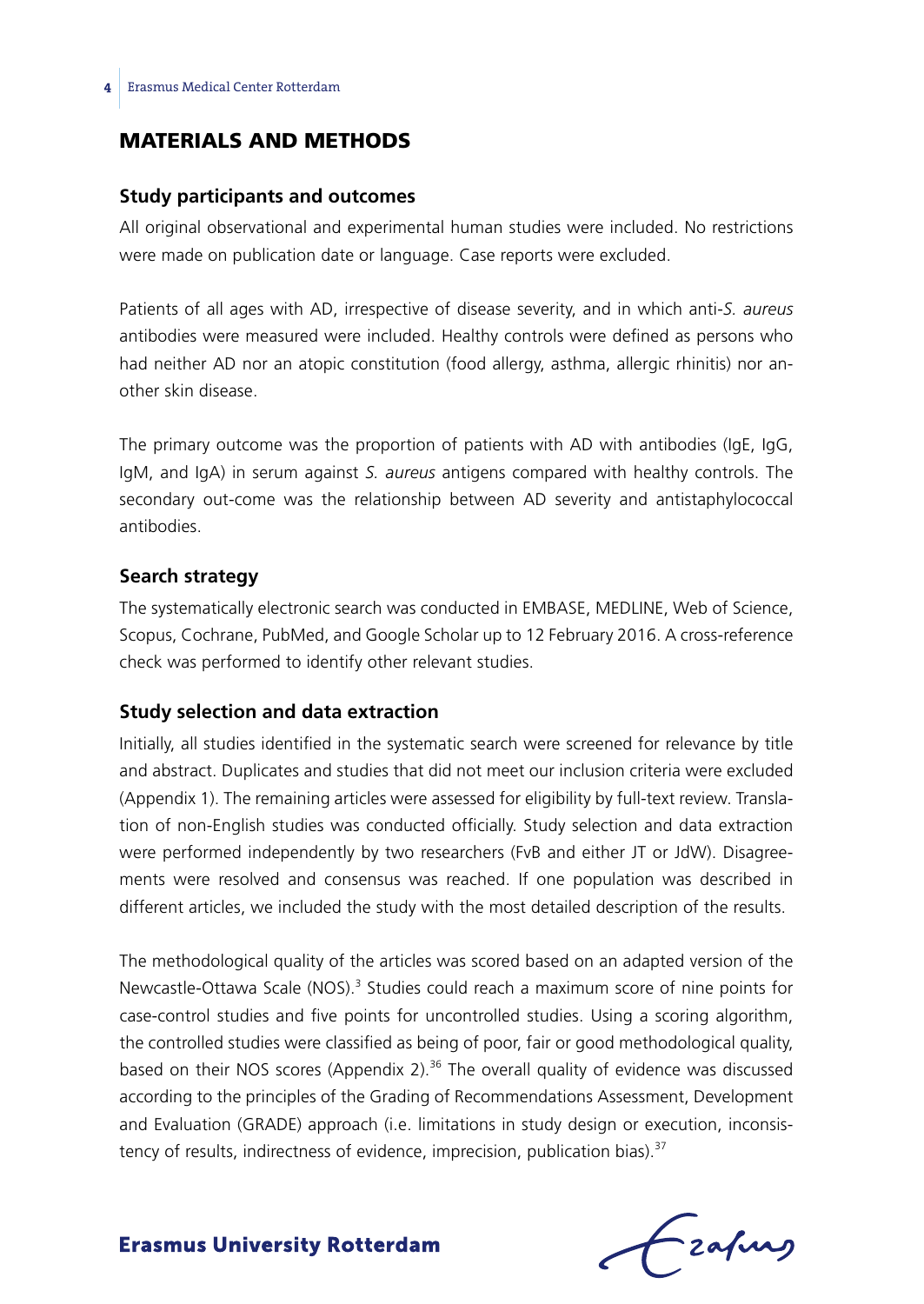#### **Statistical analysis**

A meta-analysis was performed using a random-effects model in case of at least two available studies. We extracted the prevalence of antistaphylococcal antibodies in patients with AD and controls from the included studies. If required, we calculated the prevalence with the available raw data. The prevalence of antistaphylococcal antibodies were pooled. Furthermore, in controlled studies the prevalence in patients and controls were compared, expressed as ORs with a 95% confidence interval (CI). The antibody prevalence was descriptively presented for single studies. When the antibody prevalence in the control group was 0%, an OR could not be calculated and a continuity correction factor using the Mantel-Haenszel method was added to both the patient and control group (based on the unbalanced group ratio).<sup>38,39</sup>

Heterogeneity was assessed using the Higgins  $I^2$  test.<sup>40,41</sup> However,  $I^2$ -values should be interpreted cautiously in small meta-analyses.<sup>42</sup> In case of substantial ( $l^2$  50-90%) or considerable (*I* 2 75-100%) heterogeneity, sources were explored using subgroup analyses for the variables age, method of antibody identification and geographical region of the study centres (≥10 available studies). Possible publication bias was assessed in case of ≥10 studies using funnel plots and Egger's test (p-value <0.05).<sup>43,44</sup> Analyses were performed using Comprehensive Meta-Analysis version 2.2 (Biostat, Englewood, NJ, U.S.A.). This systematic review was conducted and reported according to the Meta-analysis Of Observational Studies in Epidemiology (MOOSE) guidelines.<sup>45</sup>

# **RESULTS**

# **Study characteristics and quality**

The literature search identified 2789 studies. After removal of duplicates, 1,323 studies remained. Screening on title and abstract yielded 113 full-text articles. Finally, 26 articles with a total of 2369 patients were included for further analysis (Figure 1).<sup>24,25,27-35,46-60</sup> Twenty-one articles reported the sex of the patients, with a mean percentage of male participants of 53.4% (range 28.1-81.8).<sup>25,28-30,33-35,46-49,51-60</sup> The mean age was 24.1 years (range 4.4-68.9), reported in 15 articles.25,28-30,33,34,46-49,51,53-55,58 Thirteen articles scored the AD severity using the Scoring Atopic Dermatitis (SCORAD), with three articles reporting a mean of 33.6 (range 32.2-36.0), corresponding to moderate AD.<sup>30,32-35,46,47,49-52,57,59,61</sup> Nine articles used other scoring criteria for the AD severity.25,28,29,31,48,54-56,58 Most studies were conducted in Europe and Asia.

Frafing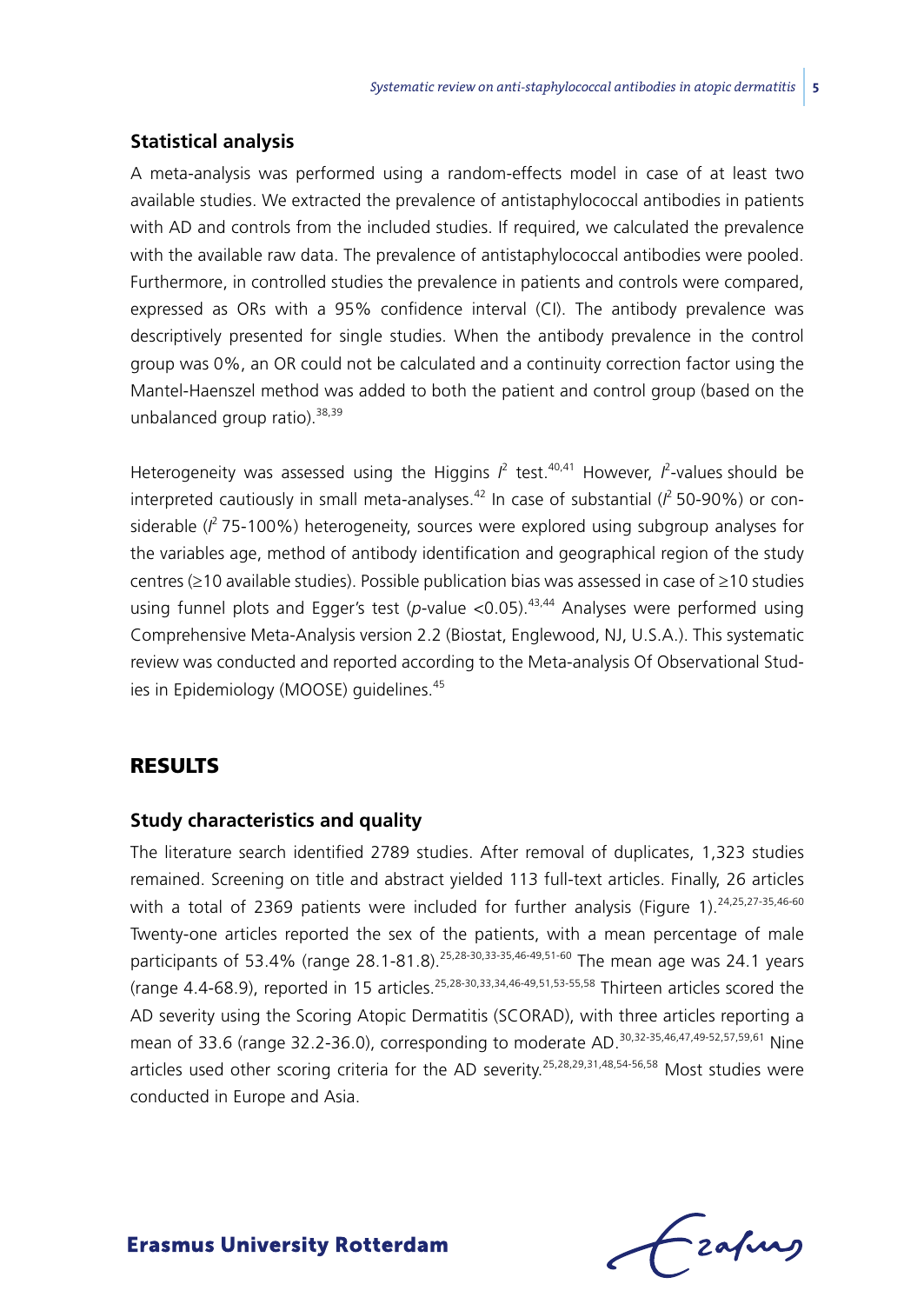

**Figure 1.** Flow chart of search strategy and study selection

Methods for identification of antistaphylococcal antibodies consist mainly of radioimmunoassay (RIA) tests, ELISA, and AlaSTAT, an enzyme immunoassay method for the measurement of allergen-specific IgE (Table S1). One study measuring multiple antibodies used both a RIA test for IgE and an ELISA for IgG.<sup>31</sup> NOS scores of the 11 controlled studies were rated as good (n=1), fair (n=5) or poor (n=5).<sup>24,25,27-33,36,53,60</sup> The main reason for downgrading the quality of these studies was incomparability of the patient and control groups. The quality scores of the 15 studies without a control group varied between two and four points out of five (Table S1 and Appendix 2).<sup>34,35,46-52,54-59</sup>

#### **Prevalence of antibodies against** *Staphylococcus aureus*

#### *IgE*

Twenty-four studies including 2206 patients reported the prevalence of antistaphylococcal IgE. 24,25,27-31,33-35,46-59 These studies predominantly determine the antibody response against staphylococcal enterotoxin (SE) A, SEB, SEC, SED, and toxic shock syndrome toxin (TSST)- 1 (19, 23, seven, three and 10 studies, respectively) (Table S2).<sup>24,25,27-31,34,35,46-59</sup> Pooled prevalence of antistaphylococcal IgE in patients was 33% for SEA (95% CI 23-45;  $l^2$  94.23 )<sup>24,25,27-30,34,35,46-48,50,51,53,54,56-59, 35% for SEB (95% CI 27-43; *I<sup>2</sup>* 91.36)<sup>24,25,27-31,34,35,46-59, 14%</sup></sup>

 $f$  zafung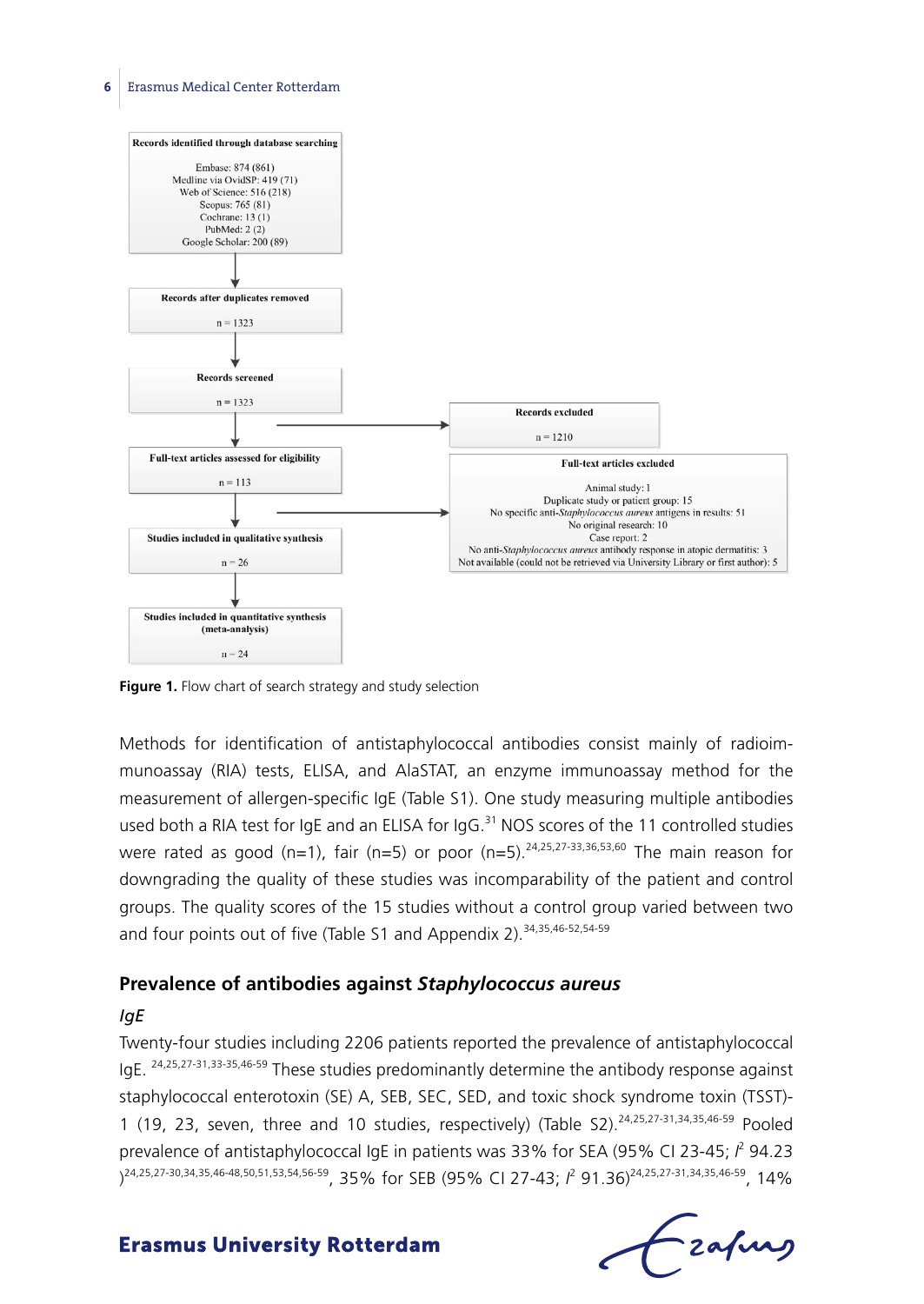for SEC (95% CI 8-22; *i<sup>2</sup> 7*8.26)<sup>24,34,46,47,52,56,58</sup>, 5% for SED (95% CI 1-16; *i<sup>2</sup> 7*0.49)<sup>24,34,47</sup> and 16% for TSST-1 (95% CI 10-25; *I*<sup>2</sup> 85.28)<sup>24,27,34,35,46-48,52,56,58</sup> (Table 1). There was a great variation in prevalence between studies (0.8-78.8% for SEA, 1.4-72.9% for SEB, 5.4-40.0% for SEC, 0.0-10.7% for SED and 1.4-53.3% for TSST-1), probably resulting in the substantial to considerable heterogeneity. One study showed a prevalence of 35.8% of fibronectin-binding protein (FBP)-specific IgE, another study found a prevalence of 48.1% of IgE against lipoteichoic acid (LTA).<sup>27,33</sup> Undetectable to very low prevalences of IgE against the staphylococcal antigens SEE, SEI, SEH, SEK, SEJ, exfoliative toxin (ET)-1 and ETA were found in several single studies (Table 2). $24,31,47$ 

#### *IgG, IgM and IgA*

Prevalence of IgG against *S. aureus* antigens was determined in four studies.31,32,55,60 The pooled prevalence of IgG against SEB, reported in two studies (114 patients), was 64% (95% CI 42-81;  $l^2$  78.84).<sup>55,60</sup> Besides, in single studies the IgG prevalence was 77.0% for SEA, 77.0% for TSST-1, and 34.6% for ETA. $31,60$  IgG subclass 2 (IgG<sub>2</sub>) was found in 87.0% of the patients with AD against SEB and in 61.5% against  $sec_1$ .<sup>32</sup> Only one study determined antistaphylococcal IgM, and detect antibodies against SEB in 62.5% of the patients with AD (Table 2).<sup>55</sup> None of the selected articles studied antistaphylococcal IqA.

# **Odds of antibodies against** *Staphylococcus aureus*

Of the 26 articles, 11 studies compared patients with AD to healthy controls (759 patients vs. 328 controls).<sup>24,25,27-33,53,60</sup> Nine studies reported the prevalence of antistaphylococcal IgE (596 patients vs. 189 controls).  $24,25,27-31,33,53$  These studies mainly described antibody responses against SEA and SEB (seven and eight articles, respectively).<sup>24,25,27-31,53</sup> Pooled analyses showed that antistaphylococcal IgE was found significantly more often in the serum of patients compared with controls, with ORs of 8.37 for SEA (95% CI 2.93-23.92; *p*<0.001; *I* 2 0.00)<sup>24,25,27-30,53</sup> and 9.34 for SEB (95% CI 3.54-24.93; *p<*0.001;  $l^2$  0.00)<sup>24,25,27-31,53</sup> (Table 3). The pooled OR of IgE against TSST-1, reported in two studies (83 patients vs. 20 controls), was 23.33 (95% CI 0.47-1153.93, *p*=0.114, *l*<sup>2</sup> 0.00) (Table 3).<sup>24,27</sup> Prevalences of other antigens, including SEC, SED, ETA, ET-1, FBP, and LTA, were described in single controlled studies and pooled estimates could not be provided.<sup>24,27,31,33</sup> The prevalence of all these *S*. *aureus* antigens were equal or increased in patients vs. controls (Table 4). As most antibody prevalences in control groups were 0%, the ORs could not be calculated. Prevalences of IgG in patients and controls were compared in three studies.<sup>31,32,60</sup> Compared with controls. patients were found to have higher IgG prevalences to ETA and SEB and lower prevalences of IgG to SEA and TSST-1.<sup>31,60</sup> In patients, the IgG<sub>2</sub> prevalence to SEC<sub>1</sub> was lower and to SEB higher than in controls. $32$  However, most differences in prevalence between patients and controls were small. No studies compared the antistaphylococcal IgM or IgA responses between patients and controls.

frafing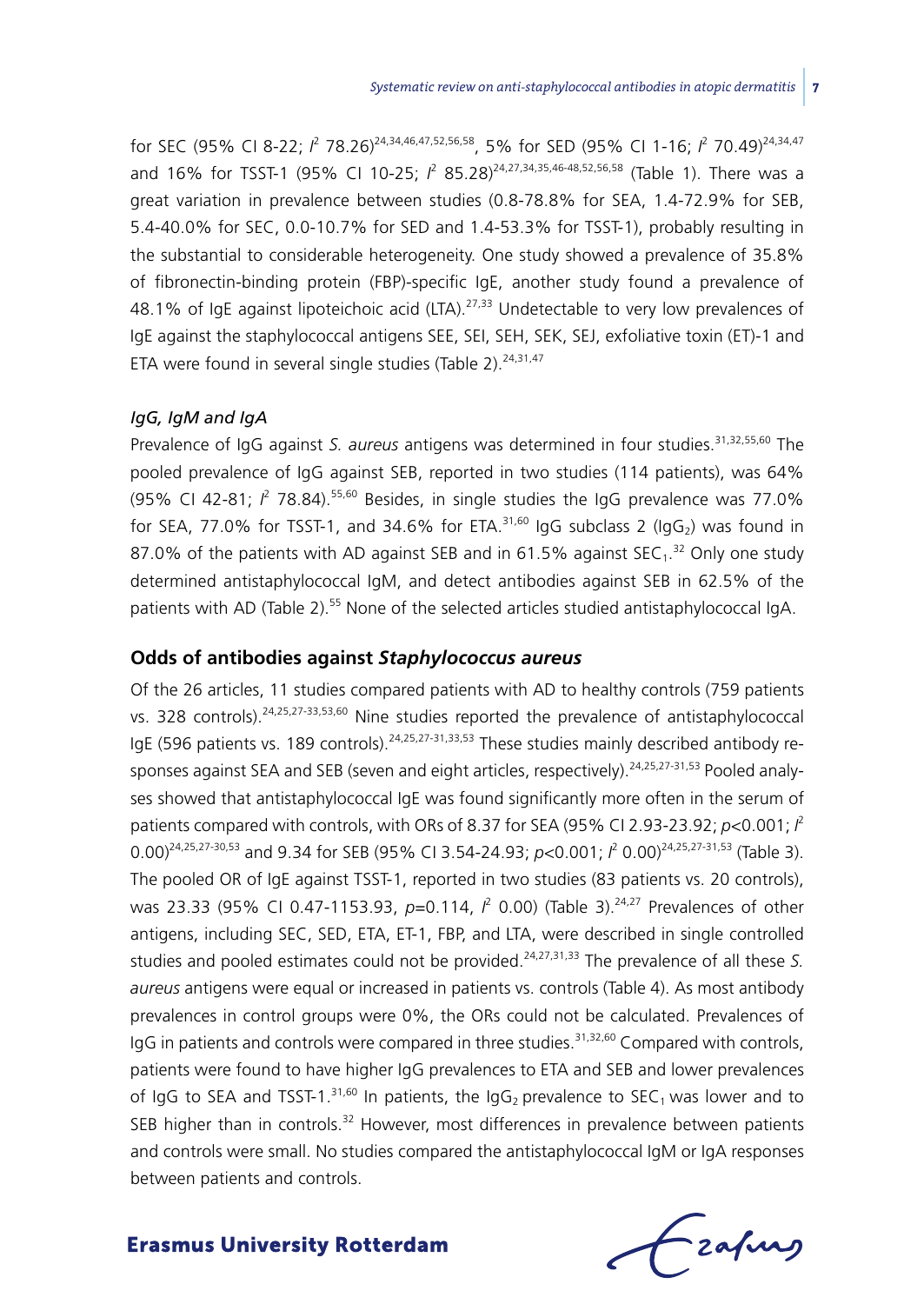**Table 1.** IgE against staphylococcal enterotoxin (SE) A, B, C and D; and toxic shock syndrome toxin (TSST)-1 in patients with atopic dermatitis

| Antigen (subgroup)                  | Number<br>of studies | Number<br>of patients | <b>Pooled proportion</b><br>of patients with<br>detectable antigens<br>(95% CI) | Heterogeneity<br>$(l^2)$ |
|-------------------------------------|----------------------|-----------------------|---------------------------------------------------------------------------------|--------------------------|
| <b>SEA</b>                          |                      |                       |                                                                                 |                          |
| All studies                         | 19                   | 1852                  | $0.33(0.23 - 0.45)$                                                             | 94.23                    |
| Studies including age <18           | 6                    | 507                   | $0.31(0.11-0.63)$                                                               | 96.56                    |
| Studies including age ≥18           | 7                    | 859                   | $0.27(0.17-0.42)$                                                               | 88.22                    |
| Studies including RIA methods*      | 8                    | 1139                  | $0.19(0.12 - 0.29)$                                                             | 86.36                    |
| Studies including ELISA method      | 3                    | 169                   | $0.61(0.34 - 0.82)$                                                             | 86.83                    |
| Studies including AlaSTAT method    | 6                    | 461                   | $0.42(0.28-0.57)$                                                               | 89.04                    |
| Studies including Immunoblot method | 1                    | 27                    | $0.48(0.30 - 0.66)$                                                             |                          |
| Studies performed in Europe         | 11                   | 1220                  | $0.24(0.16-0.34)$                                                               | 87.87                    |
| Studies performed in Asia           | 7                    | 576                   | $0.51(0.33-0.70)$                                                               | 93.75                    |
| Studies performed in USA            | 1                    | 56                    | $0.32(0.21-0.45)$                                                               |                          |
| <b>SEB</b>                          |                      |                       |                                                                                 |                          |
| All studies                         | 23                   | 2111                  | $0.35(0.27 - 0.43)$                                                             | 91.36                    |
| Studies including age <18           | 8                    | 631                   | $0.25(0.13-0.43)$                                                               | 92.73                    |
| Studies including age ≥18           | 8                    | 968                   | $0.38(0.29 - 0.48)$                                                             | 84.70                    |
| Studies including RIA methods*      | 11                   | 1418                  | $0.25(0.18-0.34)$                                                               | 86.77                    |
| Studies including ELISA method      | 4                    | 209                   | $0.47(0.24-0.72)$                                                               | 89.39                    |
| Studies including AlaSTAT method    | 6                    | 461                   | $0.48(0.33 - 0.64)$                                                             | 90.42                    |
| Studies including Immunoblot method | 1                    | 27                    | $0.63(0.44-0.79)$                                                               | ÷,                       |
| Studies performed in Europe         | 12                   | 1304                  | $0.28(0.21-0.36)$                                                               | 84.70                    |
| Studies performed in Asia           | 10                   | 751                   | $0.48(0.36 - 0.61)$                                                             | 90.06                    |
| Studies performed in USA            | 1                    | 56                    | $0.18(0.10-0.30)$                                                               |                          |
| <b>SEC</b>                          |                      |                       |                                                                                 |                          |
| All studies                         | 7                    | 540                   | $0.14(0.08-0.22)$                                                               | 78.26                    |
| <b>SED</b>                          |                      |                       |                                                                                 |                          |
| All studies                         | 3                    | 317                   | $0.05(0.01-0.16)$                                                               | 70.49                    |
| <b>TSST-1</b>                       |                      |                       |                                                                                 |                          |
| All studies                         | 10                   | 1110                  | $0.16(0.10-0.25)$                                                               | 85.28                    |
| Studies including age <18           | 5                    | 631                   | $0.13(0.05 - 0.28)$                                                             | 85.00                    |
| Studies including age ≥18           | 3                    | 1039                  | $0.12(0.05 - 0.27)$                                                             | 84.65                    |
| Studies including RIA methods*      | 6                    | 918                   | $0.12(0.05 - 0.25)$                                                             | 90.38                    |
| Studies including ELISA method      | $\overline{2}$       | 109                   | $0.18(0.11-0.26)$                                                               | 0.00                     |
| Studies including Immunoblot method | 1                    | 27                    | $0.41(0.24-0.60)$                                                               | ÷,                       |
| Studies performed in Europe         | 7                    | 945                   | $0.15(0.07 - 0.28)$                                                             | 90.09                    |
| Studies performed in Asia           | $\overline{2}$       | 109                   | $0.18(0.11-0.26)$                                                               | 0.00                     |
| Studies performed in USA            | 1                    | 56                    | $0.21(0.13 - 0.34)$                                                             |                          |

Abbreviations: SE, staphylococcal enterotoxin; TSST-1, toxic shock syndrome toxin; RIA, radioimmunoassay; ELISA, enzyme-linked immunosorbent assay; CI, confidence interval. \*CAP fluorescent enzyme immunoassay (FEIA), ImmunoCAP, and UniCAP.

Fraping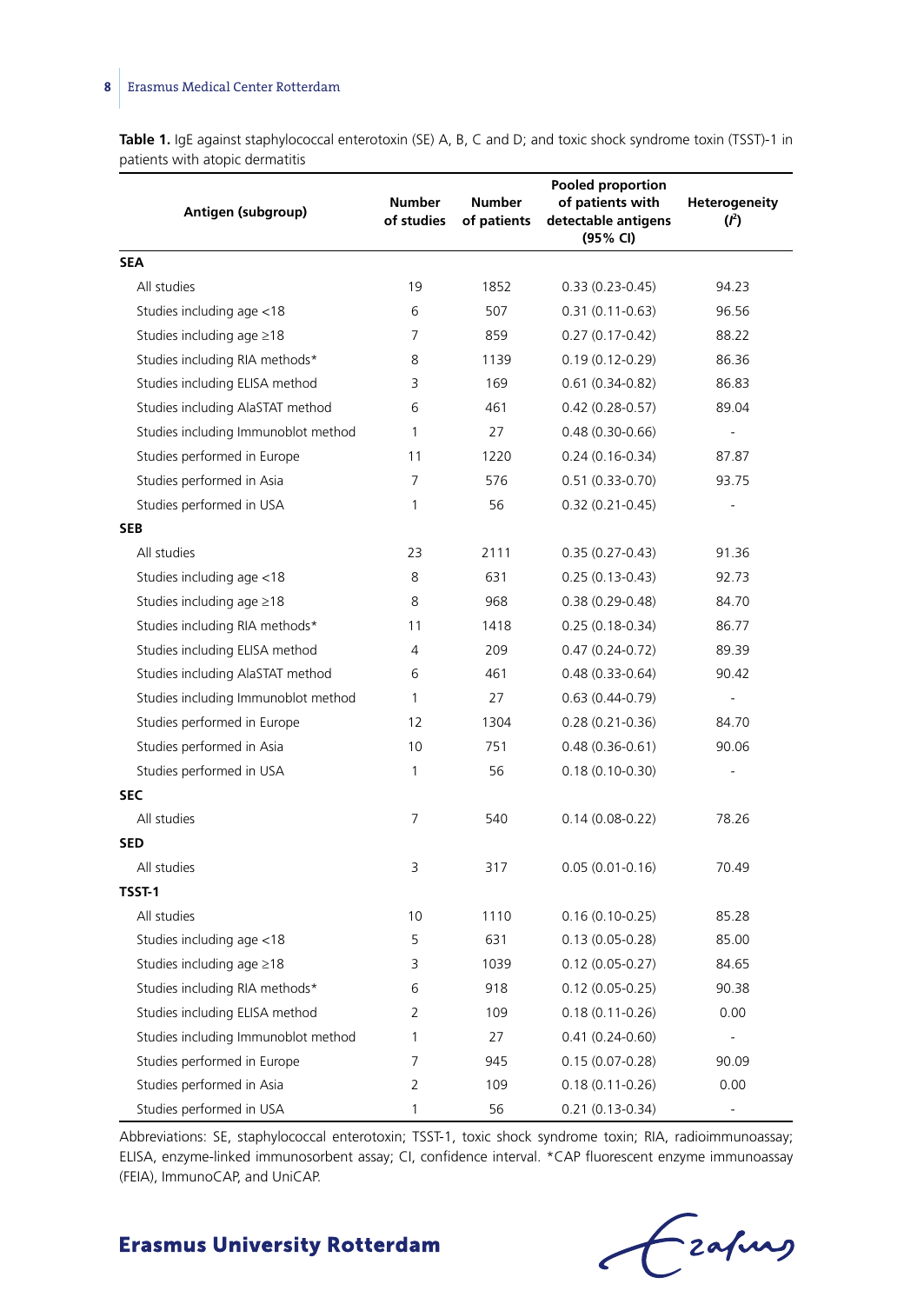| Antibody         | Staphylococcus<br>aureus antigen | <b>Number</b><br>of studies | <b>Number</b><br>of patients | (Pooled) proportion<br>of patients with<br>detectable antigens<br>(95% CI) | Heterogeneity<br>$(l^2)$ |
|------------------|----------------------------------|-----------------------------|------------------------------|----------------------------------------------------------------------------|--------------------------|
| lgE              | SEE                              | 1                           | 140                          | 0.01                                                                       |                          |
|                  | SEI                              | 1                           | 140                          | 0.01                                                                       |                          |
|                  | <b>SEH</b>                       | 1                           | 140                          | 0.00                                                                       |                          |
|                  | <b>SEK</b>                       | 1                           | 140                          | 0.00                                                                       |                          |
|                  | SEJ                              | 1                           | 140                          | 0.00                                                                       |                          |
|                  | ETA                              | 1                           | 26                           | 0.00                                                                       |                          |
|                  | FBP                              | 1                           | 95                           | 0.36                                                                       |                          |
|                  | LTA                              | 1                           | 27                           | 0.48                                                                       |                          |
| lgG              | SEA                              | 1                           | 74                           | 0.77                                                                       |                          |
|                  | SEB                              | $\overline{2}$              | 114                          | $0.64(0.42 - 0.81)$                                                        | 78.84                    |
|                  | TSST-1                           | 1                           | 74                           | 0.77                                                                       |                          |
|                  | ETA                              | 1                           | 26                           | 0.35                                                                       |                          |
| lgG <sub>2</sub> | SEB                              | 1                           | 77                           | 0.87                                                                       |                          |
|                  | SEC <sub>1</sub>                 | 1                           | 78                           | 0.62                                                                       |                          |
| IgM              | SEB                              | 1                           | 40                           | 0.63                                                                       |                          |

|  |  |  |  |  |  |  |  |  |  | <b>Table 2.</b> IgE, IgG and IgM against <i>Staphylococcus aureus</i> antigens in patients with atopic dermatitis |  |  |  |  |  |  |  |
|--|--|--|--|--|--|--|--|--|--|-------------------------------------------------------------------------------------------------------------------|--|--|--|--|--|--|--|
|--|--|--|--|--|--|--|--|--|--|-------------------------------------------------------------------------------------------------------------------|--|--|--|--|--|--|--|

Abbreviations: Ig, immunoglobulin; SE, staphylococcal enterotoxin; TSST-1, toxic shock syndrome toxin 1; ET, exfoliative toxin; FBP, fibronectin-binding protein; LTA, lipoteichoic acid; CI, confidence interval.

**Table 3.** IgE against staphylococcal enterotoxin (SE) A and SEB and toxic shock syndrome toxin (TSST)-1 in patients with atopic dermatitis vs. healthy controls

| <b>Staphylococcus</b><br>aureus antigen | Number<br>of studies | Number<br>of patients | Number<br>of controls | Pooled OR in patients<br>vs controls (95% CI) | Heterogeneity |
|-----------------------------------------|----------------------|-----------------------|-----------------------|-----------------------------------------------|---------------|
| <b>SEA</b>                              |                      | 475                   | 139                   | 8.37 (2.93-23.92)*                            | 0.00          |
| <b>SEB</b>                              |                      | 501                   | 172                   | $9.34(3.54 - 24.93)*$                         | 0.00          |
| <b>TSST-1</b>                           |                      | 83                    | 20                    | 23.33 (0.47-1153.93)                          | 0.00          |

Abbreviations: SE, staphylococcal enterotoxin; TSST-1, toxic shock syndrome toxin 1; OR, odds ratio; CI, confidence interval. \*Significant result.

#### **Subgroup analysis**

Subgroup analyses of the variables age, method of antibody identification and geographical region of the study centres were performed to detect possible sources of heterogeneity. The prevalence of IgE against SEA, SEB, and TSST-1 did not differ significantly between children and adults (31% vs. 27%, 25% vs. 38%, and 13% vs. 12%, respectively). Studies using the ELISA method showed higher pooled prevalences of IgE against SEA, SEB, and TSST-1 compared with studies using RIA tests (61% vs. 19%, 47% vs. 25%, and 18% vs. 12%, respectively). Lastly, studies conducted in Asia showed higher pooled prevalences of IgE to SEA, SEB, and TSST-1 than studies conducted in Europe (51% vs. 24%, 48% vs. 28%, and 18% vs. 15%, respectively) (Table 1).

- zafurs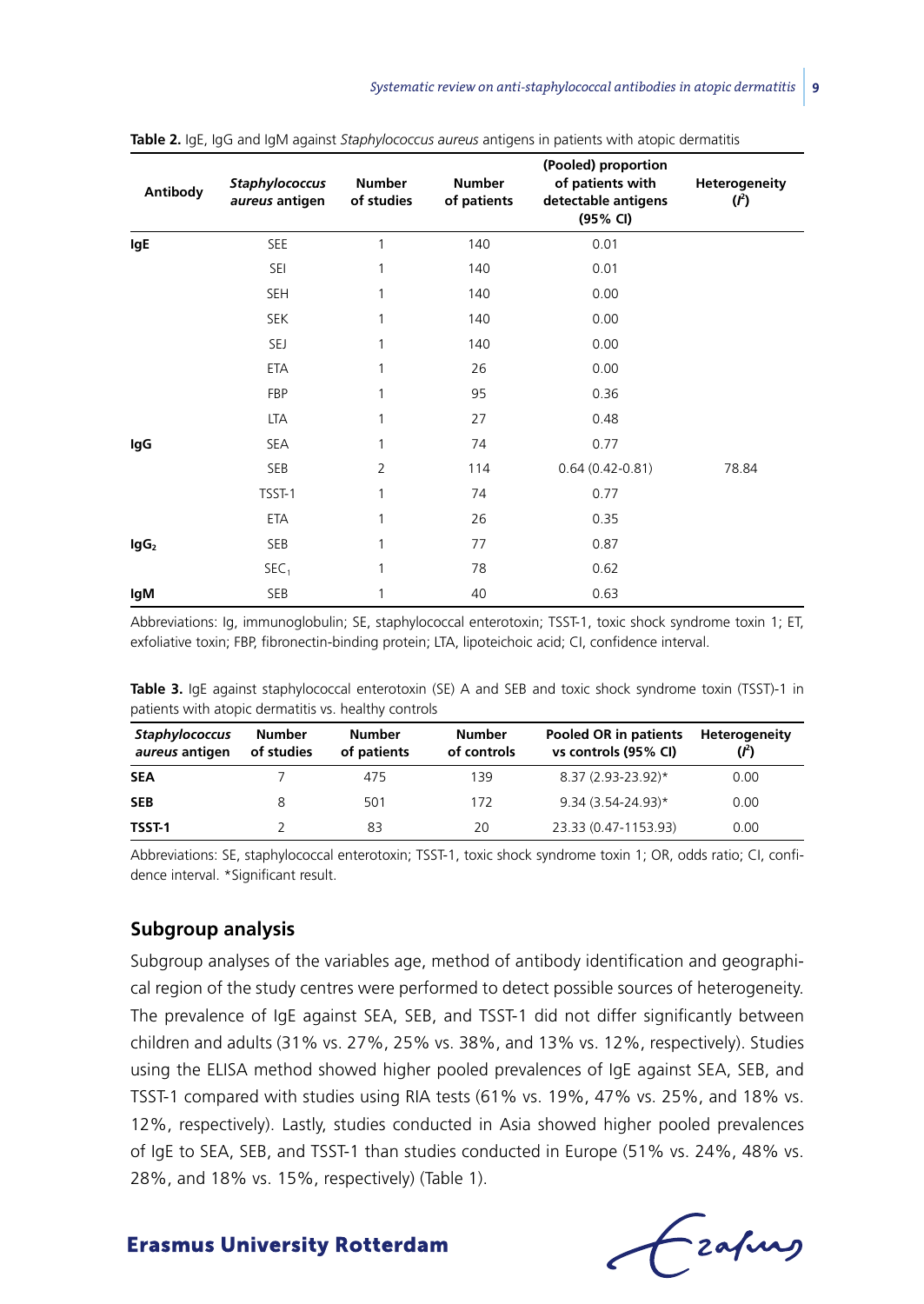| Antigen   | <b>Staphylococcus</b><br>aureus antibody | <b>Number</b><br>of studies | <b>Number</b><br>of<br>patients | <b>Number</b><br>of<br>controls | Mean<br>proportion of<br>patients with<br>detectable<br>antigens | Mean<br>proportion<br>of controls<br>with<br>detectable<br>antigens | p-value |
|-----------|------------------------------------------|-----------------------------|---------------------------------|---------------------------------|------------------------------------------------------------------|---------------------------------------------------------------------|---------|
| lgE       | SEC                                      | 1                           | 56                              | 15                              | 0.05                                                             | 0.0                                                                 |         |
|           | <b>SED</b>                               | 1                           | 56                              | 15                              | 0.05                                                             | 0.0                                                                 |         |
|           | ETA                                      | 1                           | 26                              | 33                              | 0.00                                                             | 0.0                                                                 |         |
|           | ET                                       | 1                           | 56                              | 15                              | 0.02                                                             | 0.0                                                                 |         |
|           | FBP                                      | 1                           | 95                              | 17                              | 0.36                                                             | 0.0                                                                 |         |
| lgG       | <b>SEA</b>                               | 1                           | 74                              | 111                             | 0.77                                                             | 0.88                                                                |         |
|           | <b>SEB</b>                               | 1                           | 74                              | 111                             | 0.73                                                             | 0.69                                                                |         |
|           | TSST-1                                   | 1                           | 74                              | 111                             | 0.77                                                             | 0.85                                                                |         |
|           | ETA                                      | 1                           | 26                              | 14                              | 0.35                                                             | 0.14                                                                |         |
| $\lg G_2$ | SEB                                      | 1                           | 77                              | 27                              | 0.87                                                             | 0.78                                                                | ٠       |
|           | SEC <sub>1</sub>                         | 1                           | 78                              | 28                              | 0.62                                                             | 0.86                                                                |         |

**Table 4.** IgE and IgG against *Staphylococcus aureus* antigens in patients with atopic dermatitis vs. healthy controls

Abbreviations: Ig, immunoglobulin; SE, staphylococcal enterotoxin; TSST-1, toxic shock syndrome toxin 1; ET, exfoliative toxin; FBP, fibronectin-binding protein.

# **Relationship between atopic dermatitis severity and antibodies against**  *Staphylococcus aureus*

Considering the low number of studies reporting a mean SCORAD, we could not calculate an overall association between AD severity and antistaphylococcal antibodies. However, several individual studies reported a significant association between superantigen-specific (e.g. SEA, SEB) IgE and AD severity, measured by SCORAD, the criteria of Rajka or the modified Leicester system.<sup>29,32,55,58</sup> This association could not be confirmed in four comparable studies.<sup>25,28,46,58</sup> Sohn et al.<sup>55</sup> looked at IgG against SEB and did not find a relationship with AD severity. However, Mrabet-Dahbi *et al*. 32 found that patients with a deficiency of antistaphylococcal  $\text{IqG}_2$  to  $\text{SEC}_1$  had a more severe AD phenotype. Based on these contradictory studies, no conclusions can be drawn about the association between the antistaphylococcal antibody response and severity of AD.

# **Publication bias**

Funnel plots of the pooled prevalence of IgE against SEA, SEB, and TSST-1 showed no asymmetry. Egger's tests had intercepts of 0.52 for SEA (95% CI -4.40-5.44, *p*=0.826), -0.44 for SEB (95% CI -3.78-2.91, *p*=0.789), and -0.82 for TSST-1 (95% CI -4.40-2.76, *p*=0.611) confirming no publication bias.

Frafing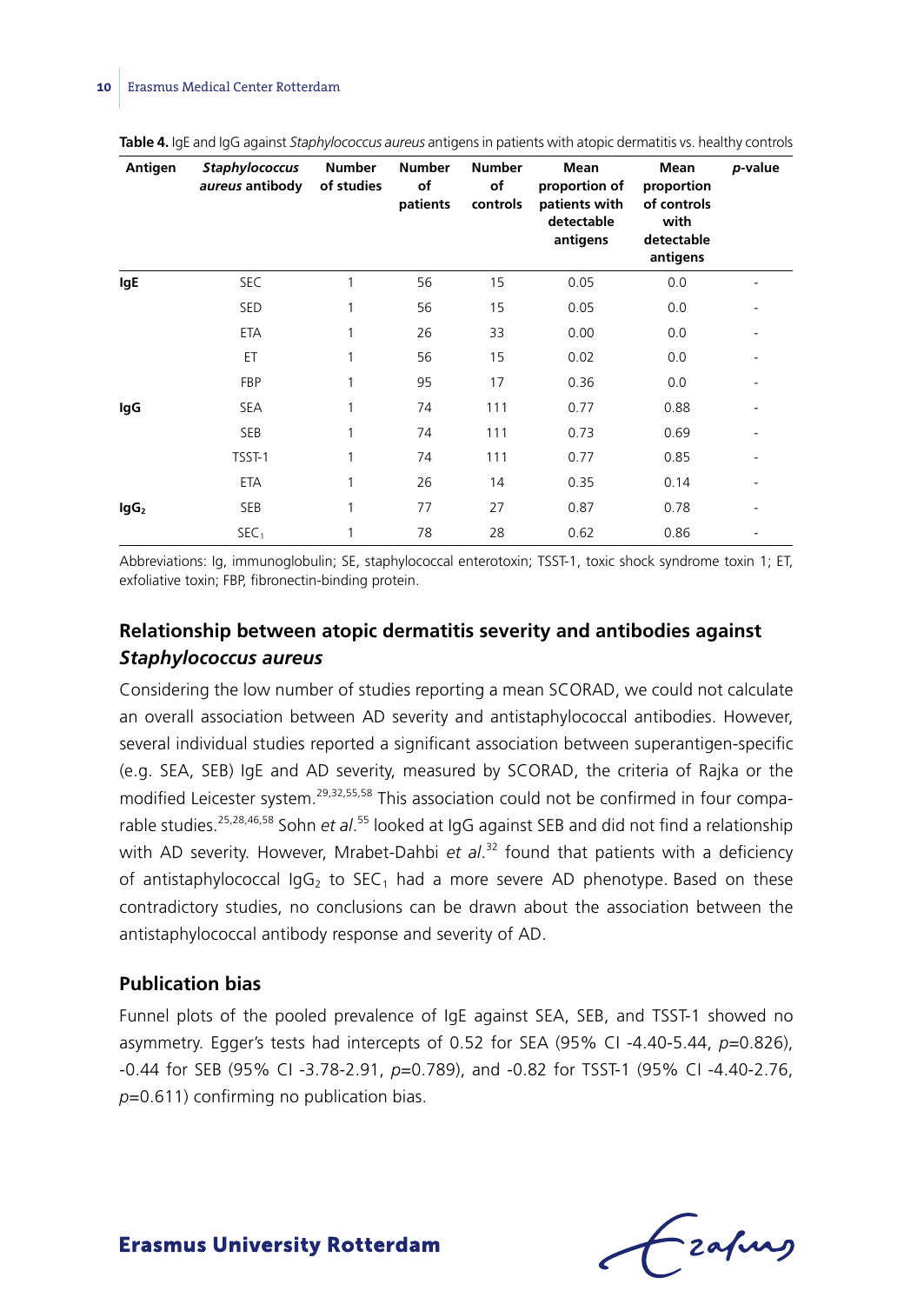# **DISCUSSION**

This systematic review includes 26 studies and 2352 patients with AD. IgE responses against SEA and SEB in serum were found more often in patients with AD than in healthy controls. IgE, IgG, and IgM against a very limited panel of other antigens were reported in single studies. No data are available on antistaphylococcal IgA. Pooled prevalences of antistaphylococcal IgE in patients with AD are 33% for SEA, 35% for SEB, and 16% for TSST-1. Substantial to considerable heterogeneity and imprecision (small studies) limit the quality of evidence and should be taken into consideration when interpreting the results. Subgroup analyses were performed to account for differences in outcome measures (indirectness). Quality of evidence was probably not influenced by publication bias.

Subgroup analyses suggest that the antibody prevalence is dependent on the method of antibody identification (ELISA vs. RIA) and the geographical region of the study centres (Asia vs. Europe). This is in accordance with the study of Taylor *et al*. 62 that found ELISA more sensitive than RIA to detect  $\log G_1$  in mice. It might also explain the higher prevalence of antibodies in Asia than in Europe, as Asian studies use ELISA techniques more often. Furthermore, ethnicity-dependent antibody response has been suggested, at least for TSST-1.63 Because heterogeneity in subgroup analyses remains high, pooled prevalences and odds were probably also influenced by other variables, such as AD severity. Unfortunately, we were not able to explore this as only a few studies reported a mean SCORAD. These individual studies showed contradictory results about the association between AD severity and IgE against predominantly superantigens.

The *S. aureus* antigens SEA and SEB belong to the group of immune modulators and act as superantigens. This indicates that they have the ability to stimulate T lymphocytes directly, resulting in T lymphocyte proliferation and cytokine release, causing epithelial damage.14-16 The increased anti-SEA and anti-SEB IgE responses could be the result of increased expression of these antigens by the *S. aureus* bacteria in patients with AD, indicating SEA and SEB as possible bacterial mechanisms to aggravate or even initiate inflammation in AD. However, the studies included in this systematic review predominantly examined the prevalence of antibodies against the superantigens SEA, SEB, and TSST-1, and other common antigens, such as ClfA and lipase, were not tested. In addition, SEA, SEB, and TSST-1 are present in only 14%, 24%, and 14%, respectively, of the *S. aureus* isolates.<sup>64</sup> These data suggest a bias in the assessment of staphylococcal antigens and also indicate a large genetic diversity amongst the colonized *S. aureus* strains. Furthermore, the increased IgE responses against these antigens may be the result of immunological cross-reactivity, where the corresponding antigen-coding genes of SEA, SEB and/or TSST-1 are not present in the isolate.<sup>65-67</sup>

Frahing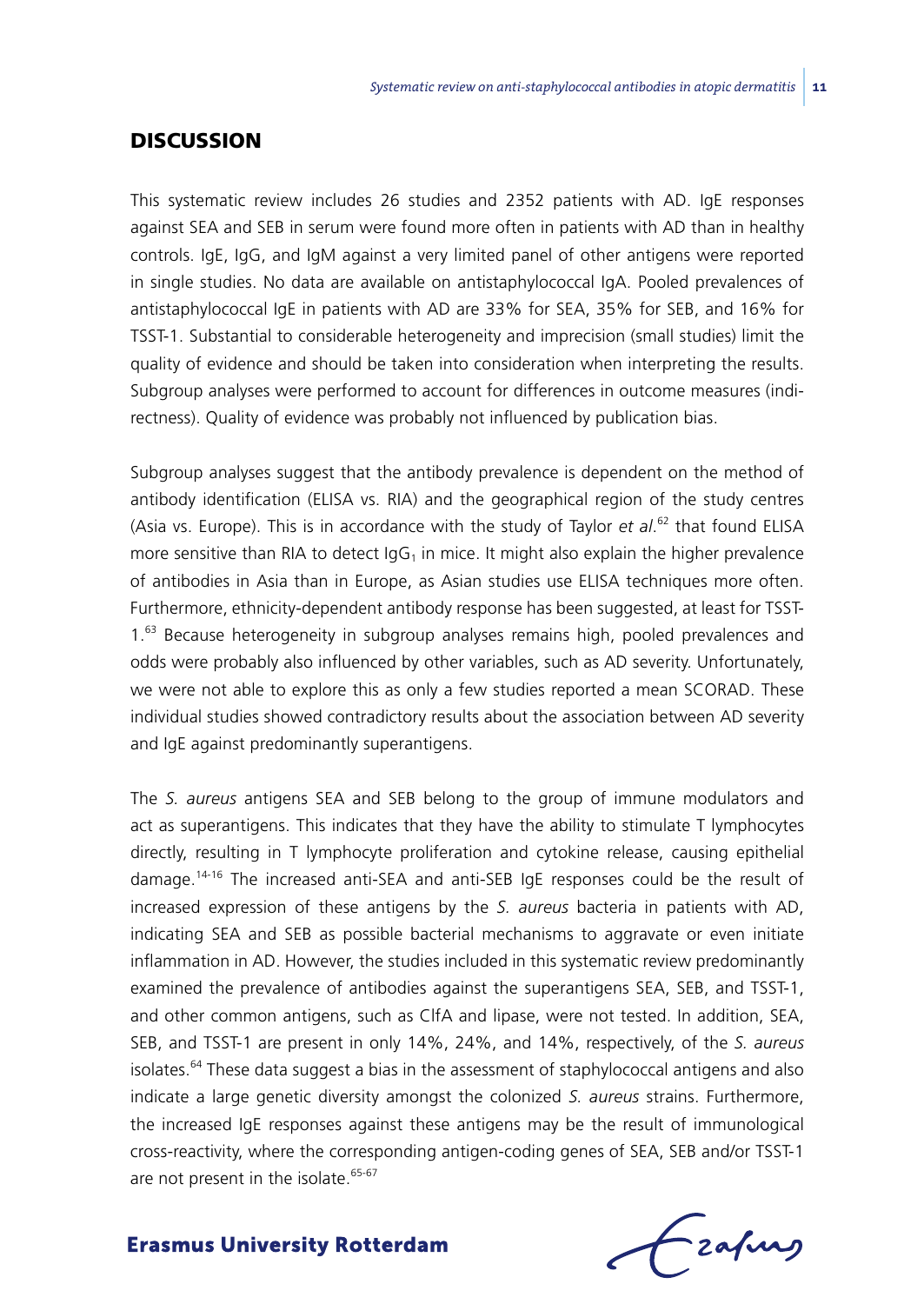This is the first systematic review summarizing the available data on the prevalence of antistaphylococcal antibodies in patients with AD and the involved antigens. The broad selection criteria (e.g. all languages, only exclusion of case reports, and nonoriginal studies) resulted in collecting the majority of articles about this subject and limiting selection bias. However, there are still some limitations in this study. Firstly, most articles did not report the AD treatment at time of antibody measurement. The use of antimicrobial therapy might decrease the *S. aureus* load and *S. aureus* antibody titres.<sup>4</sup> In addition, the antiinflammatory effect of systemic glucocorticosteroids could cause a decrease in serum antibody concentrations and might also reduce *S. aureus.<sup>6,68,69</sup>* Even emollient monotherapy showed a decrease of *S. aureus* on the skin.<sup>70,71</sup> In the studies that did report the treatment at baseline, the therapies consist mainly of topical corticosteroids or no treatment at all (n=9). Secondly, cut-off values of antibody identification methods were highly variable, not mentioned or unclear in and between several methods. Through subgroup analysis, we tried to correct for this variability partly. Lastly, mainly antistaphylococcal IgE was assessed, of which the choice for determination was often unsubstantiated or based on results of previous studies. Patients with AD have frequently high IgE responses to environmental antigens, for example *S. aureus*. In addition, IgG is the most common antibody in the extravascular fluid and, among others, plays a role in the neutralization of toxins.<sup>72,73</sup>

To investigate further the role of (the immune response against) *S. aureus* in AD pathogenesis, future studies should focus on other antibody subtypes and other *S. aureus*  antigens. IgG subclasses should be measured to detect possible biomarkers for AD severity, such as a selective deficiency in IgG<sub>2</sub> against SEC<sub>1</sub> in the study of Mrabet-Dahbi *et al.* 32 Furthermore, assessment of the antibody response against other *S. aureus* antigens, like MSCRAMMs, membrane-damaging molecules, housekeeping antigens, and other types of immune modulating proteins, might give more insight whether an increased IgE response is a secondary phenomenon of increased *S. aureus* colonization of AD skin.

In conclusion, this systematic review with meta-analysis shows that patients with AD have higher prevalences of IgE against the *S. aureus* antigens SEA and SEB than healthy controls, taking the large heterogeneity into consideration. These antigens, belonging to the group of immune modulators, are known as superantigens and have the ability to cause inflammation and epithelial damage. This supports a role for *S. aureus* in the pathogenesis of AD. IgE, IgG, and IgM against a very limited panel of other antigens were studied in single studies. No data are available on antistaphylococcal IgA.

Frafing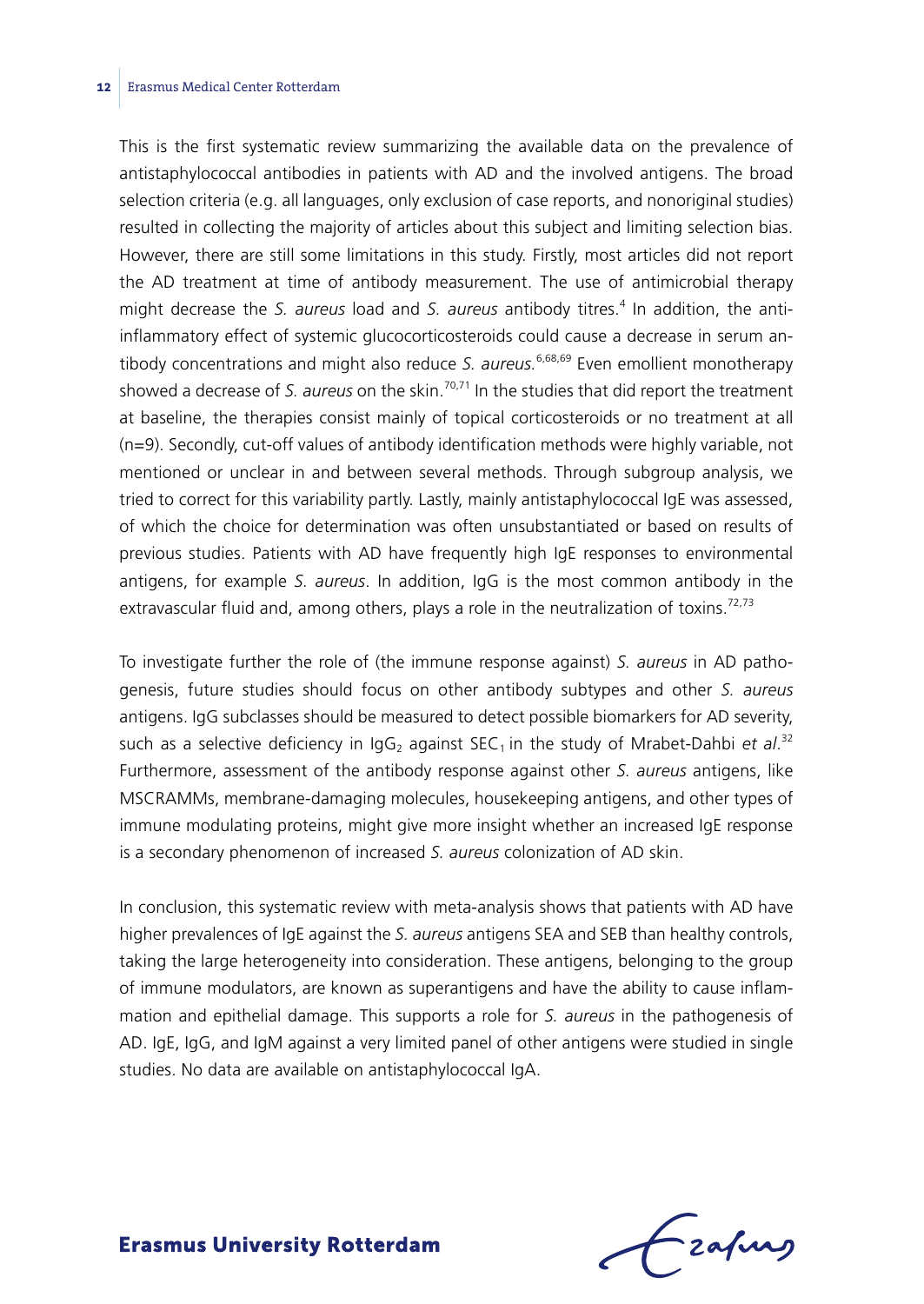## **REFERENCES**

- 1 Bieber T. Atopic dermatitis. *N. Engl. J. Med.* 2008; **358**: 1483-94.
- 2 Leung DY, Guttman-Yassky E. Deciphering the complexities of atopic dermatitis: shifting paradigms in treatment approaches. *J. Allergy Clin. Immunol.* 2014; **134**: 769-79.
- 3 Totte JE, van der Feltz WT, Hennekam M *et al.* Prevalence and odds of Staphylococcus aureus carriage in atopic dermatitis: a systematic review and meta-analysis. *Br. J. Dermatol.* 2016.
- 4 Kong HH, Oh J, Deming C *et al.* Temporal shifts in the skin microbiome associated with disease flares and treatment in children with atopic dermatitis. *Genome Res.* 2012; **22**: 850-9.
- 5 Lebon A, Labout JA, Verbrugh HA *et al.* Role of Staphylococcus aureus nasal colonization in atopic dermatitis in infants: the Generation R Study. *Arch. Pediatr. Adolesc. Med.* 2009; **163**: 745-9.
- 6 Brussow H. Turning the inside out: The microbiology of atopic dermatitis. *Environ. Microbiol.* 2015.
- 7 Kobayashi T, Glatz M, Horiuchi K *et al.* Dysbiosis and Staphylococcus aureus colonization drives inflammation in atopic dermatitis. *Immunity* 2015; **42**: 756-66.
- 8 Meylan P, Lang C, Mermoud S *et al.* Skin Colonization by Staphylococcus aureus Precedes the Clinical Diagnosis of Atopic Dermatitis in Infancy. *J. Invest. Dermatol.* 2017.
- 9 Kennedy EA, Connolly J, Hourihane JO *et al.* Skin microbiome before development of atopic dermatitis: Early colonization with commensal staphylococci at 2 months is associated with a lower risk of atopic dermatitis at 1 year. *J. Allergy Clin. Immunol.* 2017; **139**: 166-72.
- 10 Williams MR, Gallo RL. The role of the skin microbiome in atopic dermatitis. *Curr. Allergy Asthma Rep.* 2015; **15**: 65.
- 11 Novick RP. Autoinduction and signal transduction in the regulation of staphylococcal virulence. *Mol. Microbiol.* 2003; **48**: 1429-49.
- 12 Brauweiler AM, Goleva E, Leung DY. Th2 cytokines increase Staphylococcus aureus alpha toxin-induced keratinocyte death through the signal transducer and activator of transcription 6 (STAT6). *J. Invest. Dermatol.* 2014; **134**: 2114-21.
- 13 Brauweiler AM, Bin L, Kim BE *et al.* Filaggrin-dependent secretion of sphingomyelinase protects against staphylococcal alpha-toxin-induced keratinocyte death. *J. Allergy Clin. Immunol.* 2013; **131**: 421-7 e1-2.
- 14 Baker MD, Acharya KR. Superantigens: structure-function relationships. *Int. J. Med. Microbiol.* 2004; **293**: 529-37.
- 15 Crossley KB, Jefferson KK, Archer GL *et al. Staphylococci in human disease*: Wiley-Blackwell. 2009.
- 16 Tomi NS, Kranke B, Aberer E. Staphylococcal toxins in patients with psoriasis, atopic dermatitis, and erythroderma, and in healthy control subjects. *J. Am. Acad. Dermatol.* 2005; **53**: 67-72.
- 17 Kim DW, Park JY, Park KD *et al.* Are there predominant strains and toxins of Staphylococcus aureus in atopic dermatitis patients? Genotypic characterization and toxin determination of S. aureus isolated in adolescent and adult patients with atopic dermatitis. *J. Dermatol.* 2009; **36**: 75-81.
- 18 Yeung M, Balma-Mena A, Shear N *et al.* Identification of major clonal complexes and toxin producing strains among Staphylococcus aureus associated with atopic dermatitis. *Microbes Infect* 2011; **13**: 189-97.
- 19 Lomholt H, Andersen KE, Kilian M. Staphylococcus aureus clonal dynamics and virulence factors in children with atopic dermatitis. *J. Invest. Dermatol.* 2005; **125**: 977-82.

frafing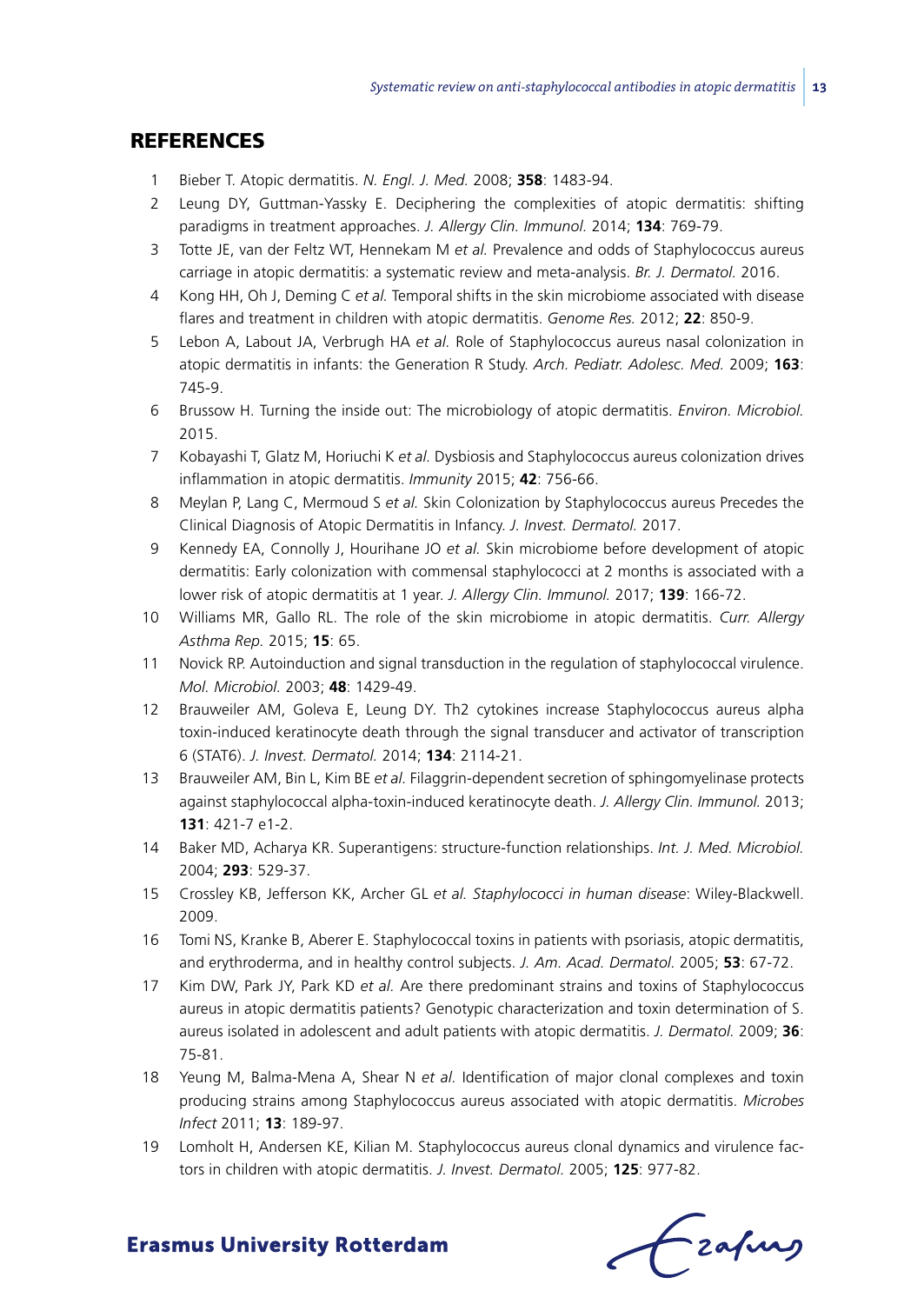- 20 Schlievert PM, Case LC, Strandberg KL *et al.* Superantigen profile of Staphylococcus aureus isolates from patients with steroid-resistant atopic dermatitis. *Clin. Infect. Dis.* 2008; **46**: 1562- 7.
- 21 Hepburn L, Hijnen DJ, Sellman BR *et al.* The complex biology and contribution of Staphylococcus aureus in atopic dermatitis, current and future therapies. *Br. J. Dermatol.* 2016.
- 22 Fleury OM, McAleer MA, Feuillie C *et al.* Clumping Factor B Promotes Adherence of Staphylococcus aureus to Corneocytes in Atopic Dermatitis. *Infect. Immun.* 2017; **85**.
- 23 Henocq E, Hewitt B, Guerin B. Staphylococcal and human dander IgE antibodies in superinfected atopic dermatitis. *Clin. Allergy* 1982; **12**: 113-20.
- 24 Leung DY, Harbeck R, Bina P *et al.* Presence of IgE antibodies to staphylococcal exotoxins on the skin of patients with atopic dermatitis. Evidence for a new group of allergens. *J. Clin. Invest.* 1993; **92**: 1374-80.
- 25 Tada J, Toi Y, Akiyama H *et al.* Presence of specific IgE antibodies to staphylococcal enterotoxins in patients with atopic dermatitis. *Eur. J. Dermatol.* 1996; **6(8)**: 552-4.
- 26 Yamada H, Yudate T, Orita T *et al.* Serum levels of anti-Staphylococcus aureus-specific IgE in patients with atopic dermatitis. *J. Clin. Lab. Immunol.* 1996; **48**: 167-75.
- 27 Nissen D, Pedersen LJ, Skov PS *et al.* IgE-binding components of staphylococcal enterotoxins in patients with atopic dermatitis. *Ann. Allergy. Asthma. Immunol.* 1997; **79**: 403-8.
- 28 Morishita Y, Tada J, Sato A *et al.* Possible influences of Staphylococcus aureus on atopic dermatitis-the colonizing features and the effects of staphylococcal enterotoxins. *Clin. Exp. Allergy* 1999; **29**: 1110-7.
- 29 Lin YT, Shau WY, Wang LF *et al.* Comparison of serum specific IgE antibodies to staphylococcal enterotoxins between atopic children with and without atopic dermatitis. *Allergy* 2000; **55**: 641-6.
- 30 Zollner TM, Wichelhaus TA, Hartung A *et al.* Colonization with superantigen-producing Staphylococcus aureus is associated with increased severity of atopic dermatitis. *Clin. Exp. Allergy* 2000; **30**: 994-1000.
- 31 Yagi S, Wakaki N, Ikeda N *et al.* Presence of staphylococcal exfoliative toxin A in sera of patients with atopic dermatitis. *Clin. Exp. Allergy* 2004; **34**: 984-93.
- 32 Mrabet-Dahbi S, Breuer K, Klotz M *et al.* Deficiency in immunoglobulin G2 antibodies against staphylococcal enterotoxin C1 defines a subgroup of patients with atopic dermatitis. *Clin. Exp. Allergy* 2005; **35**: 274-81.
- 33 Reginald K, Westritschnig K, Linhart B *et al.* Staphylococcus aureus fibronectin-binding protein specifically binds IgE from patients with atopic dermatitis and requires antigen presentation for cellular immune responses. *J. Allergy Clin. Immunol.* 2011; **128**: 82-91 e8.
- 34 Bozek A, Fisher A, Filipowska B *et al.* Clinical features and immunological markers of atopic dermatitis in elderly patients. *Int. Arch. Allergy Immunol.* 2012; **157**: 372-8.
- 35 Jinnestal CL, Belfrage E, Back O *et al.* Skin barrier impairment correlates with cutaneous Staphylococcus aureus colonization and sensitization to skin-associated microbial antigens in adult patients with atopic dermatitis. *Int. J. Dermatol.* 2014; **53**: 27-33.
- 36 McPheeters ML, Kripalani S, Peterson NB *et al.* Closing the quality gap: revisiting the state of the science (vol. 3: quality improvement interventions to address health disparities). *Evid Rep Technol Assess (Full Rep)* 2012: 1-475.
- 37 Balshem H, Helfand M, Schunemann HJ *et al.* GRADE guidelines: 3. Rating the quality of evidence. *J. Clin. Epidemiol.* 2011; **64**: 401-6.

frafing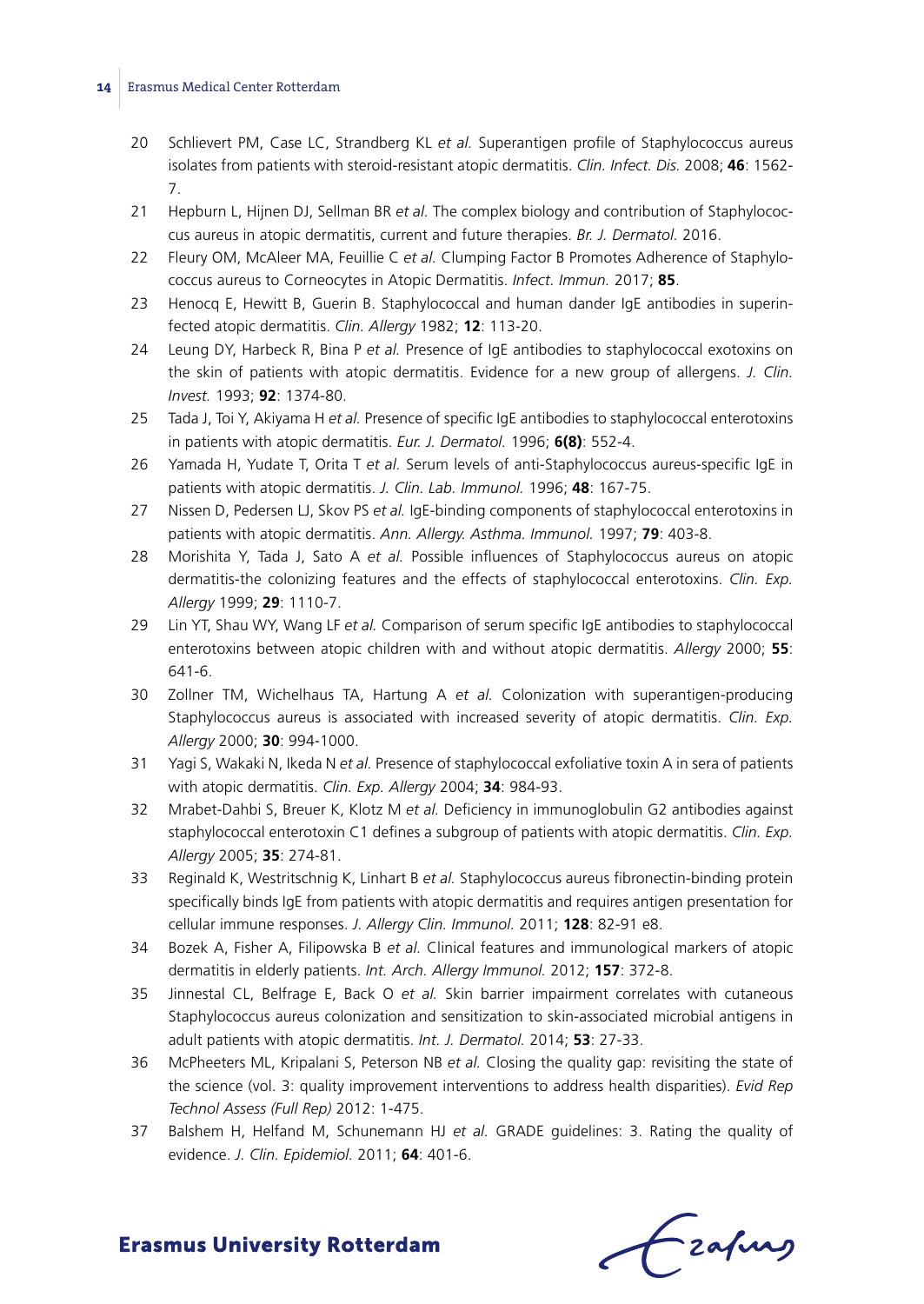- 38 Sweeting MJ, Sutton AJ, Lambert PC. What to add to nothing? Use and avoidance of continuity corrections in meta-analysis of sparse data. *Stat. Med.* 2004; **23**: 1351-75.
- 39 Mantel N, Haenszel W. Statistical aspects of the analysis of data from retrospective studies of disease. *J. Natl. Cancer Inst.* 1959; **22**: 719-48.
- 40 Higgins JP, Thompson SG. Quantifying heterogeneity in a meta-analysis. *Stat. Med.* 2002; **21**: 1539-58.
- 41 Higgins JP, Thompson SG. Controlling the risk of spurious findings from meta-regression. *Stat. Med.* 2004; **23**: 1663-82.
- 42 von Hippel PT. The heterogeneity statistic I2 can be biased in small meta-analyses. *BMC Med. Res. Methodol.* 2015: 35.
- 43 Egger M, Davey Smith G, Schneider M *et al.* Bias in meta-analysis detected by a simple, graphical test. *BMJ* 1997; **315**: 629-34.
- 44 Macaskill P, Walter SD, Irwig L. A comparison of methods to detect publication bias in metaanalysis. *Stat. Med.* 2001; **20**: 641-54.
- 45 Moher D, Liberati A, Tetzlaff J *et al.* Preferred reporting items for systematic reviews and metaanalyses: the PRISMA statement. *Int. J. Surg.* 2010; **8**: 336-41.
- 46 Rojo A, Aguinaga A, Monecke S *et al.* Staphylococcus aureus genomic pattern and atopic dermatitis: may factors other than superantigens be involved? *Eur. J. Clin. Microbiol. Infect. Dis.* 2014; **33**: 651-8.
- 47 Ott H, Weissmantel S, Kennes LN *et al.* Molecular microarray analysis reveals allergenand exotoxin-specific IgE repertoires in children with atopic dermatitis. *J. Eur. Acad. Dermatol. Venereol.* 2014; **28**: 100-7.
- 48 Sonesson A, Bartosik J, Christiansen J *et al.* Sensitization to skin-associated microorganisms in adult patients with atopic dermatitis is of importance for disease severity. *Acta Derm. Venereol.* 2013; **93**: 340-5.
- 49 Kou K, Aihara M, Matsunaga T *et al.* Association of serum interleukin-18 and other biomarkers with disease severity in adults with atopic dermatitis. *Arch. Dermatol. Res.* 2012; **304**: 305-12.
- 50 Golysheva E, Pampura A, Mokronosova M. Clinical relevance of IgE-antibodies to staphylococcal enterotoxins and malassezia spp in patients with atopic dermatitis. *Allergy* 2012; **67**: 452-586.
- 51 Langer K, Breuer K, Kapp A *et al.* Staphylococcus aureus-derived enterotoxins enhance house dust mite-induced patch test reactions in atopic dermatitis. *Exp. Dermatol.* 2007; **16**: 124-9.
- 52 Gutová V, Liška M. [Atopic eczema and specific IgE antibodies to Staphylococcal enterotoxins in children]. *Alergie* 2006; **8**: 16-20.
- 53 Tabuchi K, Inada N, Shoji J *et al.* [The relationship between Staphylococcus aureus and atopic keratoconjunctivitis]. *Nippon Ganka Gakkai Zasshi* 2004; **108**: 397-400.
- 54 Ide F, Matsubara T, Kaneko M *et al.* Staphylococcal enterotoxin-specific IgE antibodies in atopic dermatitis. *Pediatr. Int.* 2004; **46**: 337-41.
- 55 Sohn MH, Kim CH, Kim WK *et al.* Effect of staphylococcal enterotoxin B on specific antibody production in children with atopic dermatitis. *Allergy Asthma Proc.* 2003; **24**: 67-71.
- 56 Nomura I, Katsunuma T, Tomikawa M *et al.* Hypoproteinemia in severe childhood atopic dermatitis: a serious complication. *Pediatr. Allergy Immunol.* 2002; **13**: 287-94.
- 57 Breuer K, Wittmann M, Bosche B *et al.* Severe atopic dermatitis is associated with sensitization to staphylococcal enterotoxin B (SEB). *Allergy* 2000; **55**: 551-5.
- 58 Nomura I, Tanaka K, Tomita H *et al.* Evaluation of the staphylococcal exotoxins and their specific IgE in childhood atopic dermatitis. *J. Allergy Clin. Immunol.* 1999; **104**: 441-6.

frafing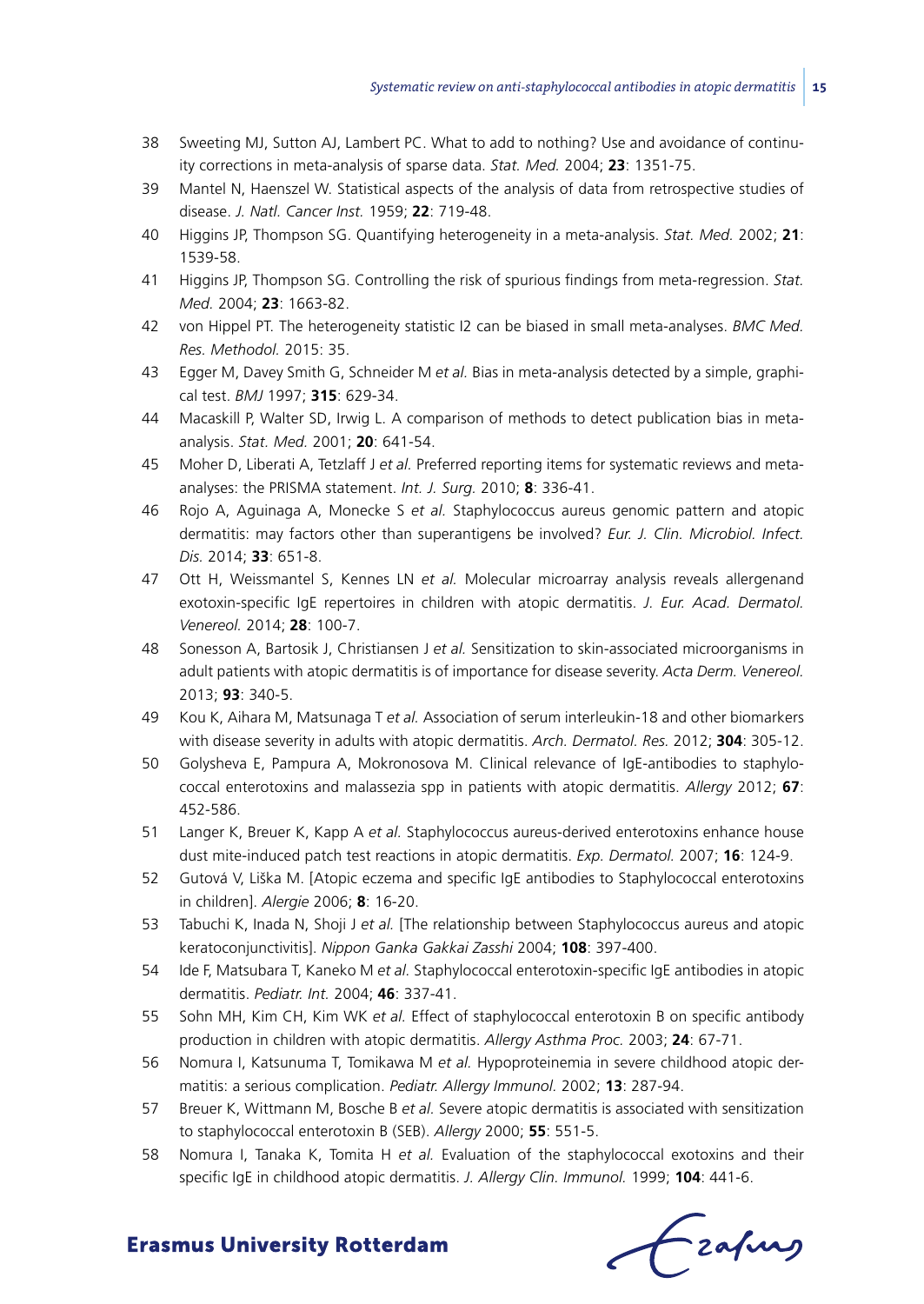- 59 Bunikowski R, Mielke M, Skarabis H *et al.* Prevalence and role of serum IgE antibodies to the Staphylococcus aureus-derived superantigens SEA and SEB in children with atopic dermatitis. *J. Allergy Clin. Immunol.* 1999; **103**: 119-24.
- 60 Campbell DE, Kemp AS. Production of antibodies to staphylococcal superantigens in atopic dermatitis. *Arch. Dis. Child.* 1998; **79**: 400-4.
- 61 Oranje AP, Glazenburg EJ, Wolkerstorfer A *et al.* Practical issues on interpretation of scoring atopic dermatitis: the SCORAD index, objective SCORAD and the three-item severity score. *Br. J. Dermatol.* 2007; **157**: 645-8.
- 62 Taylor FG, Patel D, Bourne FJ. Comparison of sensitivities of ELISA and radioimmunoassay for detection of class-specific antibody in mouse serum. *J. Immunol. Methods* 1983; **65**: 65-73.
- 63 Parsonnet J, Hansmann MA, Delaney ML *et al.* Prevalence of toxic shock syndrome toxin 1-producing Staphylococcus aureus and the presence of antibodies to this superantigen in menstruating women. *J. Clin. Microbiol.* 2005; **43**: 4628-34.
- 64 den Reijer PM, Lemmens-den Toom N, Kant S *et al.* Characterization of the humoral immune response during Staphylococcus aureus bacteremia and global gene expression by Staphylococcus aureus in human blood. *PLoS One* 2013; **8**.
- 65 Gouaux E, Hobaugh M, Song L. alpha-Hemolysin, gamma-hemolysin, and leukocidin from Staphylococcus aureus: distant in sequence but similar in structure. *Protein Sci.* 1997; **6**: 2631- 5.
- 66 Kamio Y, Rahman A, Nariya H *et al.* The two Staphylococcal bi-component toxins, leukocidin and gamma-hemolysin, share one component in common. *FEBS Lett.* 1993; **321**: 15-8.
- 67 Prevost G, Cribier B, Couppie P *et al.* Panton-Valentine leucocidin and gamma-hemolysin from Staphylococcus aureus ATCC 49775 are encoded by distinct genetic loci and have different biological activities. *Infect. Immun.* 1995; **63**: 4121-9.
- 68 Gong JQ, Lin L, Lin T *et al.* Skin colonization by Staphylococcus aureus in patients with eczema and atopic dermatitis and relevant combined topical therapy: a double-blind multicentre randomized controlled trial. *Br. J. Dermatol.* 2006; **155**: 680-7.
- 69 Butler WT, Rossen RD. Effects of corticosteroids on immunity in man. I. Decreased serum IgG concentration caused by 3 or 5 days of high doses of methylprednisolone. *J. Clin. Invest.* 1973; **52**: 2629-40.
- 70 Angelova-Fischer I, Neufang G, Jung K *et al.* A randomized, investigator-blinded efficacy assessment study of stand-alone emollient use in mild to moderately severe atopic dermatitis flares. *J. Eur. Acad. Dermatol. Venereol.* 2014; **28 Suppl 3**: 9-15.
- 71 Seite S, Flores GE, Henley JB *et al.* Microbiome of affected and unaffected skin of patients with atopic dermatitis before and after emollient treatment. *J Drugs Dermatol* 2014; **13**: 1365-72.
- 72 Bos JD, Wierenga EA, Sillevis Smitt JH *et al.* Immune dysregulation in atopic eczema. *Arch. Dermatol.* 1992; **128**: 1509-12.
- 73 Moncef Z. *Antibodies. Encyclopedia of life sciences.*, Vol. 1: London: Nature Publishing Group/ Macmillian Reference Ltd. 2002.

frafing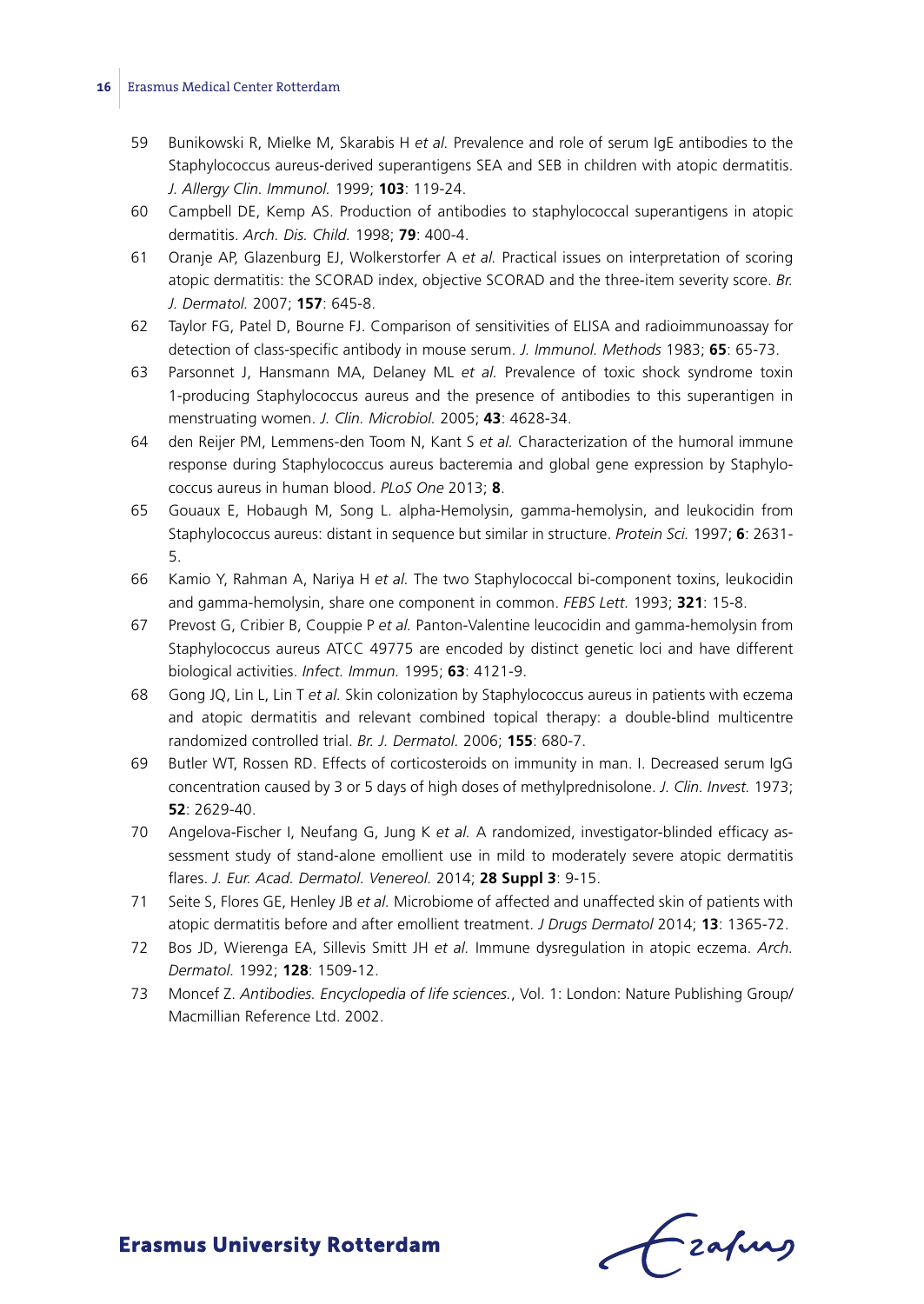|           |                                                           | Rojo<br>2014 <sup>46</sup>                         | 201447<br>$\ddot{\rm g}$                                                                                                         | Jinnestål<br>2014 <sup>35</sup>       | Sonesson<br>2013 <sup>48</sup>        | Kou<br>1012 <sup>45</sup>                                   | Golysheva <sup>®</sup> |
|-----------|-----------------------------------------------------------|----------------------------------------------------|----------------------------------------------------------------------------------------------------------------------------------|---------------------------------------|---------------------------------------|-------------------------------------------------------------|------------------------|
| Country   |                                                           | Spain                                              | Germany                                                                                                                          | Sweden                                | Sweden                                | Japan                                                       | Russia                 |
|           | z                                                         | 32/30 <sup>b</sup>                                 | 140                                                                                                                              | $\approx$                             | 513                                   | 109 <sup>b</sup><br>121/1                                   | 133                    |
|           | Male<br>℅                                                 | 65.6                                               | 60.7                                                                                                                             | 30.0                                  | 32.6                                  | 57.0                                                        |                        |
|           | Mean<br>age<br>$\hat{z}$                                  | 23                                                 | 6.2                                                                                                                              | 32.5<br>(med)                         | 26.6                                  | 35.7                                                        | Range<br>1-55          |
| Patients  | Treatment at baseline                                     |                                                    |                                                                                                                                  | Topical treatment, no UV<br>treatment |                                       | Topical corticosteroid,<br>24 patients used<br>cyclosporine |                        |
|           | Mean AD<br>severity<br>score                              | SCORAD                                             | SCORAD<br>36                                                                                                                     | SCORAD                                | Langeland<br>Rajka &<br>5.7           | SCORAD<br>42 (med)                                          | SCORAD                 |
|           | z                                                         |                                                    |                                                                                                                                  | $10^{\circ}$                          |                                       | 50                                                          |                        |
| Controls  | Male<br>್ನೇ                                               |                                                    |                                                                                                                                  | 30.0                                  |                                       | 54.0                                                        |                        |
|           | Mean<br>age<br>$\mathfrak{S}$                             |                                                    |                                                                                                                                  | (med)<br>$\frac{4}{1}$                |                                       | 31.0                                                        |                        |
| Antibody  |                                                           | $\overline{9}$                                     | ١ģ                                                                                                                               | $\overline{9}$                        | ξ                                     | ψ                                                           | $\overline{9}$         |
| $Cut-off$ | detection<br>method                                       | UniCAP<br>10 kU/L                                  | FEIA                                                                                                                             | ImmunoCAP<br>$0.35$ kUL               | ImmunoCAP<br>0.35 kU/L                | 0.70 UA/mL<br>UniCAP                                        | ImmunoCAP              |
| SON       |                                                           | $\sim$                                             | $\infty$                                                                                                                         | 4                                     | 3                                     | m                                                           | $\sim$                 |
| Patients  | antibodies<br>Prevalence<br>positive<br>aureus<br>anti-S. | SST-1: 0.53<br>SEC: 0.40<br>SEA: 0.47<br>SEB: 0.27 | ISST-1:0.01<br>SEK: 0.00<br>SEH: 0.00<br>SEA: 0.06<br>SEC: 0.12<br>SED: 0.00<br>SEJ: 0.00<br>SEE: 0.01<br>SEB: 0.01<br>SEI: 0.01 | SST-1: 0.20<br>SEA: 0.30<br>SEB: 0.20 | SST-1: 0.15<br>SEA: 0.18<br>SEB: 0.25 | SEB: 0.49                                                   | SEA: 0.16<br>SEB: 0.31 |
| Controls  | Prevalence<br>antibodies<br>positive<br>aureus<br>anti-S. |                                                    |                                                                                                                                  |                                       |                                       |                                                             |                        |

# SUPPLEMENTARY MATERIAL<br>| | |<br>| |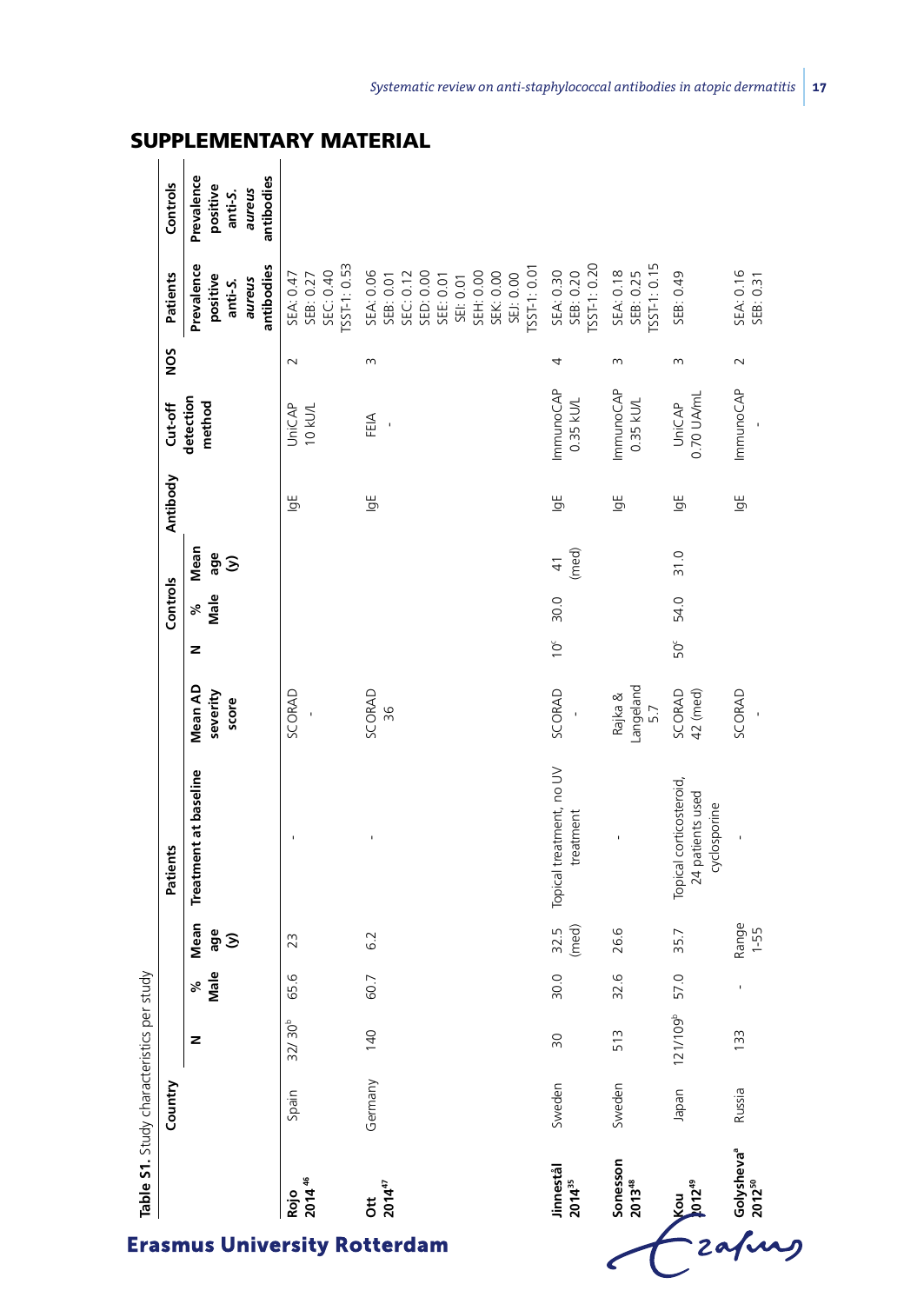|                                    | Table S1. Study characteristics per study (continued) |                     |                  |                                  |                                                                               |                                       |                  |           |                          |                |                                                    |                 |                                                                    |                                                                           |
|------------------------------------|-------------------------------------------------------|---------------------|------------------|----------------------------------|-------------------------------------------------------------------------------|---------------------------------------|------------------|-----------|--------------------------|----------------|----------------------------------------------------|-----------------|--------------------------------------------------------------------|---------------------------------------------------------------------------|
|                                    | Country                                               |                     |                  |                                  | Patients                                                                      |                                       |                  | Controls  |                          | Antibody       | Cut-off                                            | NO <sub>S</sub> | Patients                                                           | Controls                                                                  |
|                                    |                                                       | z                   | Male<br>$\aleph$ | Mean<br>age<br>$\Im$             | Treatment at baseline                                                         | Mean AD<br>severity<br>score          | z                | Male<br>ಸ | Mean<br>age<br>$\hat{z}$ |                | detection<br>method                                |                 | Prevalence<br>antibodies<br>positive<br>aureus<br>anti-S.          | Prevalence<br>antibodies<br>positive<br>aureus<br>anti-S.                 |
| <b>Bozek</b><br>2012 <sup>34</sup> | Poland                                                | 121                 | 63.6             | 68.9                             |                                                                               | <b>SCORAD</b><br>32.2                 | $\frac{6}{3}$    |           | 68.1                     | ۱gh            | CAP assay<br>$0.35$ kU/L                           | $\sim$          | [SST-1:0.03<br>SEC: 0.07<br>SED: 0.11<br>SEB: 0.40<br>SEA: 0.01    |                                                                           |
| Reginald<br>2011 <sup>33</sup>     | Austria &<br>Germany                                  | 95                  | 47.4             | 34.4                             |                                                                               | SCORAD<br>$\overline{1}$              | $\overline{1}$   | 29.4      | 36.2                     | $\overline{5}$ | ELISA                                              | ω               | FBP: 0.36                                                          | FBP: 0.00                                                                 |
| Langer<br>2007 <sup>51</sup>       | Germany                                               | 32                  | 28.1             | 31.5                             |                                                                               | SCORAD<br>33.4                        | 0                |           | ı                        | $\overline{9}$ | CAP FEIA<br>0.35 kU/L                              | $\sim$          | SEB: 0.47<br>SEA: 0.44                                             |                                                                           |
| Gutová<br>2006 <sup>52</sup>       | Czech<br>Republic                                     | 84                  | 50.0             | Range<br>$4 \text{ mo}$<br>$-9y$ |                                                                               | SCORAD                                | $\sum_{i=1}^{n}$ |           |                          | ⊌g             | 2000 (SEB)<br>CAP (SEC,<br>Immulite<br>$TSST-1)$   | $\sim$          | $SST-1: 0.10$<br>SEB: 0.06<br>SEC: 0.11                            |                                                                           |
| Mrabet-<br>Dahbi<br>$2005^{32}$    | Germany                                               | 89                  |                  | (med)<br>$\overline{31}$         | systemic or topical AB 4<br>weeks prior to the study<br>No corticosteroid and | SCORAD<br>45 (med)                    | 28               |           | (med)<br>27              | $\overline{g}$ | ELSA (lgG <sub>2</sub> )<br>CAP (IgE)<br>0.35 kU/L | G               | $(lg G_2)$<br>SEC <sub>1</sub> : 0.62<br>SEB: 0.87<br>$(\lg G_2)$  | $(lgG2)$<br>SEC <sub>1</sub> : 0.86<br>$(lgG2)$<br>SEB: 0.78              |
| Yagi<br>2004 <sup>31</sup>         | Iapan                                                 | 105/26 <sup>b</sup> | ı                | ı                                |                                                                               | Modified<br>Leicester<br>system<br>J. | 33               |           | ï                        | IgE, IgG       | UniCAP (IgE)<br>ELISA (IgG)<br>$0.35$ kU/L         | m               | SEB: 0.19<br>$(lgE)$<br>ETA: 0.00<br>$(lgE)$<br>ETA: 0.35<br>(lgG) | (IgE)<br>ETA: 0.15<br>(IgG)<br>SEB: 0.06<br>$(\mathsf{lgE})$<br>ETA: 0.00 |

Crafing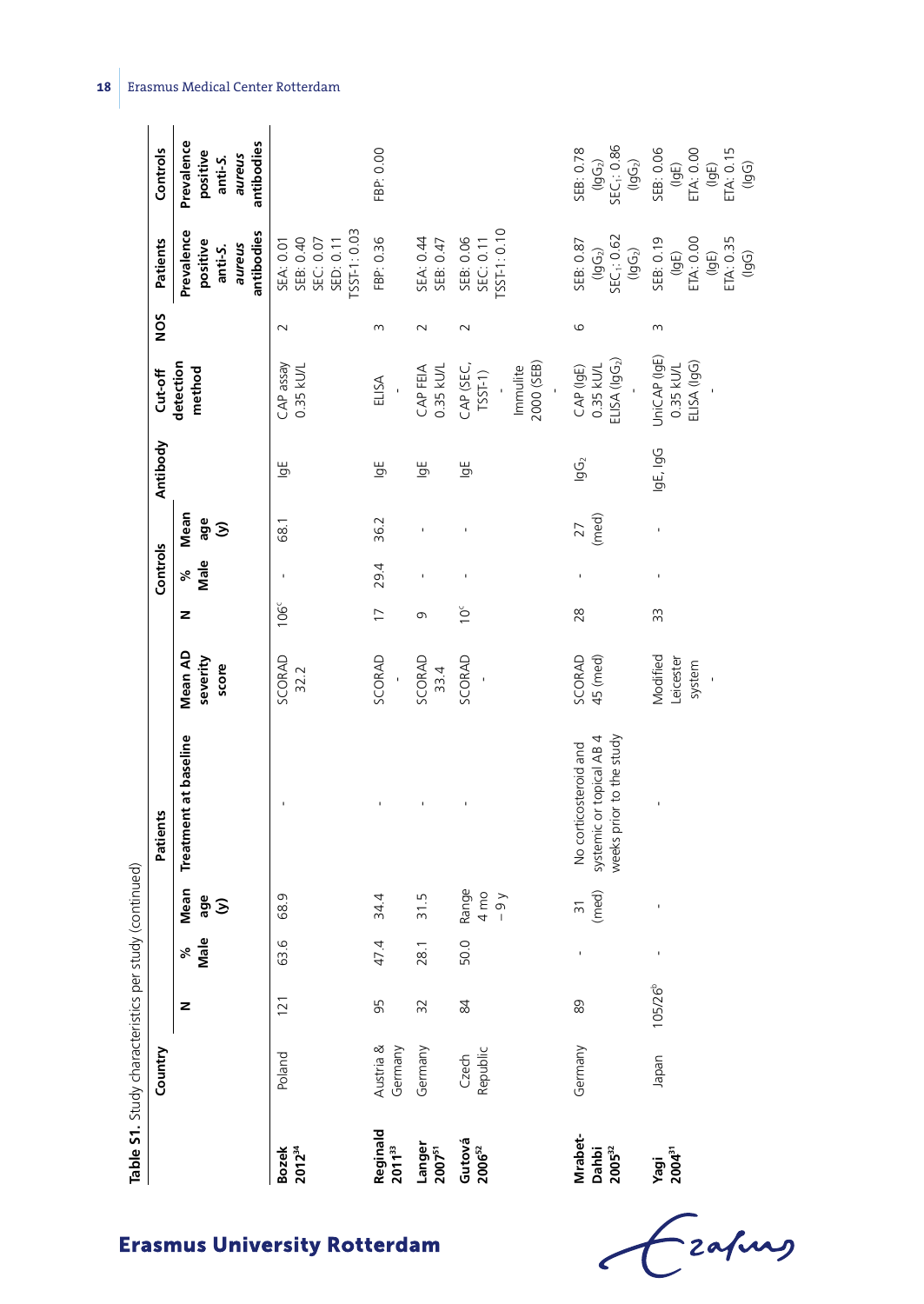|                               | Table S1. Study characteristics per study (continued) |                 |             |                             |                                                                                                                                                  |                                                                                |              |            |                  |                  |                                                                                       |          |                                                                |                                                           |
|-------------------------------|-------------------------------------------------------|-----------------|-------------|-----------------------------|--------------------------------------------------------------------------------------------------------------------------------------------------|--------------------------------------------------------------------------------|--------------|------------|------------------|------------------|---------------------------------------------------------------------------------------|----------|----------------------------------------------------------------|-----------------------------------------------------------|
|                               | Country                                               |                 |             |                             | Patients                                                                                                                                         |                                                                                |              | Controls   |                  | Antibody         | Cut-off                                                                               | NOS      | Patients                                                       | Controls                                                  |
|                               |                                                       | z               | Male<br>್ನೇ | Mean<br>age<br>$\mathbf{S}$ | Treatment at baseline                                                                                                                            | Mean AD<br>severity<br>score                                                   | z            | Male<br>ಸ್ | Mean<br>age<br>δ |                  | detection<br>method                                                                   |          | Prevalence<br>antibodies<br>positive<br>aureus<br>anti-S.      | Prevalence<br>antibodies<br>positive<br>aureus<br>anti-S. |
| Tabuchi<br>2004 <sup>53</sup> | Japan                                                 | 22              | 81.8        | 27.5                        |                                                                                                                                                  |                                                                                | $\infty$     | 50.0       | 31.9             | $\overline{5}$   | 0.10 IU/mL<br>NaSTAT                                                                  | $\infty$ | SEA: 0.50<br>SEB: 0.50                                         | SEA: 0.00<br>SEB: 0.00                                    |
| $10e$<br>$2004^{54}$          | Japan                                                 | 140             | 65.0        | 4.4                         | According to guidelines                                                                                                                          | Therapeutic<br>Guidelines<br>Dermatitis<br>for Atopic<br>Japanese<br>1999<br>í |              |            |                  | y,               | ImmunoCAP<br>$0.7$ U/mL                                                               | $\sim$   | SEA: 0.18<br>SEB: 0.29                                         |                                                           |
| Sohn<br>$2003^{55}$           | South-<br>Korea                                       | $\overline{40}$ | 45.0        | 5.2                         |                                                                                                                                                  | Criteria of<br>Rajka<br>J.                                                     | $40^{\circ}$ | 65.5       | 6.6              | IgE, IgG,<br>ΙğΜ | 19.83 U/mL<br>26.11 U/mL<br>12.11 U/mL<br>(lgE)<br>(lgG)<br>ELISA<br>(lgM)            | 3        | SEB: 0.68<br>SEB: 0.53<br>(lgG)<br>SEB: 0.63<br>(lgM)<br>(lgE) |                                                           |
| Nomura<br>2002 <sup>56</sup>  | Japan                                                 | $\frac{5}{1}$   | 73.3        | 6 mo<br>(med)               | antihistamines and some<br>patients used systemtic<br>Systematic washing of<br>topical corticosteroid,<br>skin using soap and<br>$\overline{AB}$ | Modified<br>Leicester<br>system                                                |              |            |                  | ۱ğ               | 1.07 U (SEA)<br>12.6 U (SEB)<br>8.3 U (TSST-<br>7.4 U (SEC)<br>ELISA<br>$\Rightarrow$ | $\sim$   | SST-1:0.13<br>SEC: 0.13<br>SEA: 0.20<br>SEB: 0.07              |                                                           |
| Zollner<br>2000 <sup>30</sup> | Germany                                               | 65              | 41.5        | $\frac{1}{4}$               | weeks prior to the study<br>immunosuppressives 4<br>No AB or systemic                                                                            | SCORAD                                                                         | 65           |            |                  | ۱ğ               | 0.7 U/mL<br><b>AlaSTAT</b>                                                            | Б        | SEA: 0.23<br>SEB: 0.29                                         | SEA: 0.00<br>SEB: 0.00                                    |

Czafing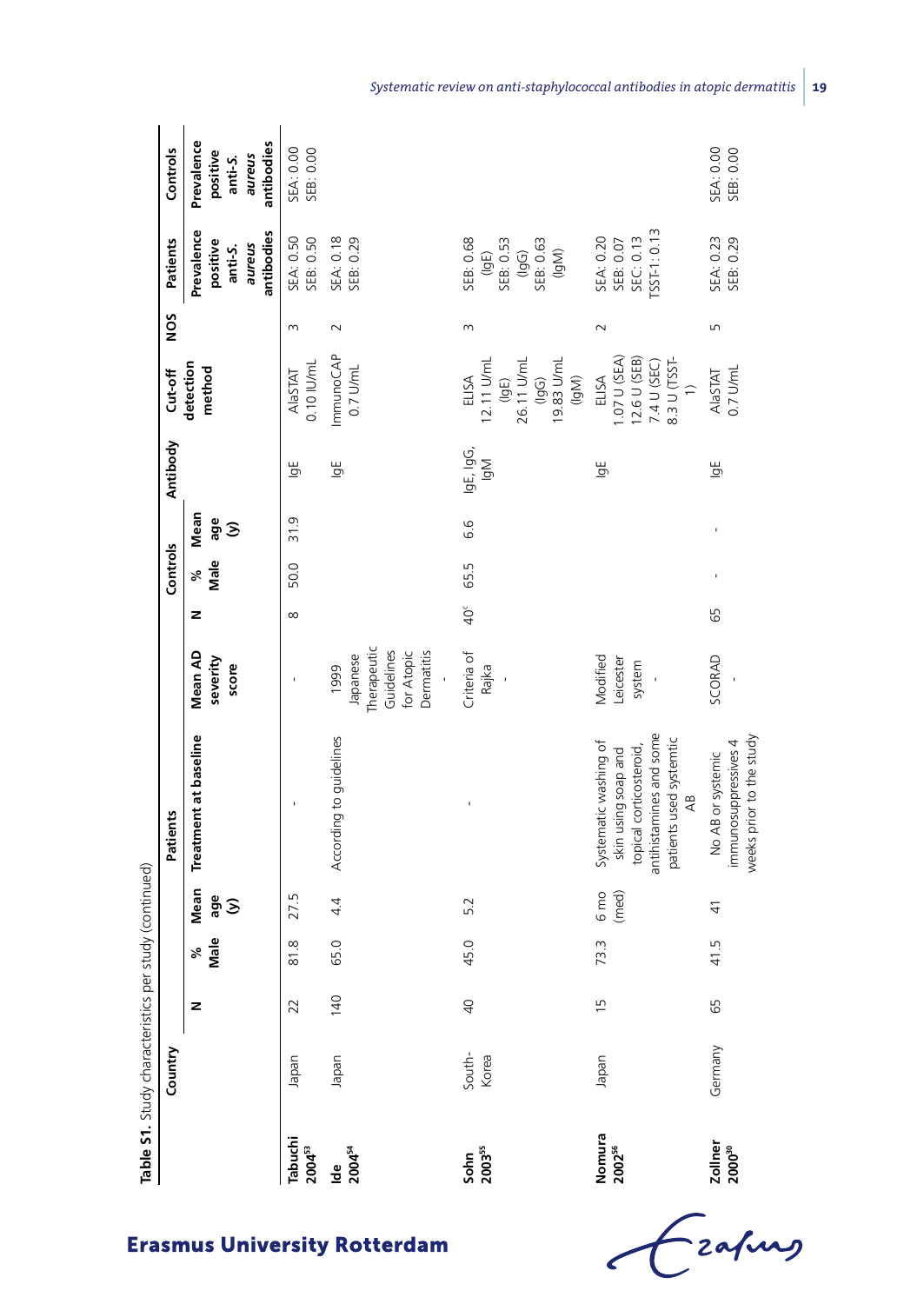|                                        | Table S1. Study characteristics per |                |           | study (continued) |                                                                             |                                         |                          |            |                          |                |                                                                      |                |                                                           |                                                           |
|----------------------------------------|-------------------------------------|----------------|-----------|-------------------|-----------------------------------------------------------------------------|-----------------------------------------|--------------------------|------------|--------------------------|----------------|----------------------------------------------------------------------|----------------|-----------------------------------------------------------|-----------------------------------------------------------|
|                                        | Country                             |                |           |                   | Patients                                                                    |                                         |                          | Controls   |                          | Antibody       | Cut-off                                                              | NOS            | Patients                                                  | Controls                                                  |
|                                        |                                     | z              | Male<br>ళ | Mean<br>age<br>δ  | Treatment at baseline                                                       | Mean AD<br>severity<br>score            | z                        | Male<br>ಸ್ | Mean<br>age<br>$\hat{z}$ |                | detection<br>method                                                  |                | Prevalence<br>antibodies<br>positive<br>aureus<br>anti-S. | Prevalence<br>antibodies<br>positive<br>aureus<br>anti-S. |
| $2000^{29}$<br>۹Ĺ                      | Taiwan                              | 60             | 66.7      | 7.2               | ı                                                                           | Criteria of<br>Rajka                    | 24                       | 41.7       | 8.4                      | $\overline{5}$ | 0.16 kU/L<br>$(SEM)$<br>0.7 ku/L<br>ELISA<br>(SEB)                   | $\overline{ }$ | SEB: 0.70<br>SEA: 0.70                                    | SEA: 0.25<br>SEB: 0.17                                    |
| <b>Breuer</b><br>${\bf 2000}^{\rm 57}$ | Germany                             | $\overline{7}$ | 40.8      | (med)<br>32       | No treatment                                                                | SCORAD                                  |                          |            |                          | Ъ              | 0.35 kU/L<br><b>AlaSTAT</b>                                          |                | SEB: 0.39<br>SEA: 0.44                                    |                                                           |
| Nomura<br>1999 <sup>58</sup>           | Japan                               | $\overline{6}$ | 59.6      | 7.8               |                                                                             | Modified<br>Leicester<br>system<br>35.4 |                          |            |                          | $\overline{5}$ | 1.07 U (SEA)<br>12.4 U (SEB)<br>8.3 U (TSST-<br>7.8 U (SEC)<br>ELISA | 3              | $TSST-1:0.18$<br>SEA: 0.79<br>SEB: 0.35<br>SEC: 0.21      |                                                           |
| Morishita<br>1999 <sup>28</sup>        | Japan                               | 149            | 44.3      | 21.4              |                                                                             | Criteria of<br>Rajka                    | $\overline{\phantom{0}}$ | 27.3       | 26.9                     | Ъ              | 0.35 IU/mL<br><b>AlaSTAT</b>                                         | LN             | SEA: 0.54<br>SEB: 0.65                                    | SEA: 0.00<br>SEB: 0.00                                    |
| Bunikowski (<br>1999 <sup>59</sup>     | Germany                             | 58             | 65.5      | 30 mo<br>(med)    | weeks prior to the study<br>No topical or systemic<br>antimicrobial drugs 2 | SCORAD                                  | $22^c$                   |            | $73 \text{ mo}$<br>(med) | $\overline{5}$ | AlaSTAT<br>0.7 kU/L                                                  | 3              | SEA: 0.19<br>SEB: 0.31                                    |                                                           |
| Campbell<br>1998 <sup>60</sup>         | Australia                           | 74             | 59.5      |                   |                                                                             |                                         | $\overline{11}$          | ı          | ı                        | <u>ig</u>      | 2.1 LU (SEA)<br>2.4 LU (SEB)<br>8.7 LU<br>(TSSF1)<br>ELISA           | m              | $SST-1: 0.77$<br>SEB: 0.73<br>SEA: 0.77                   | TSST-1:0.85<br>SEA: 0.88<br>SEB: 0.69                     |

**20** Erasmus Medical Center Rotterdam

Czapus  $\epsilon$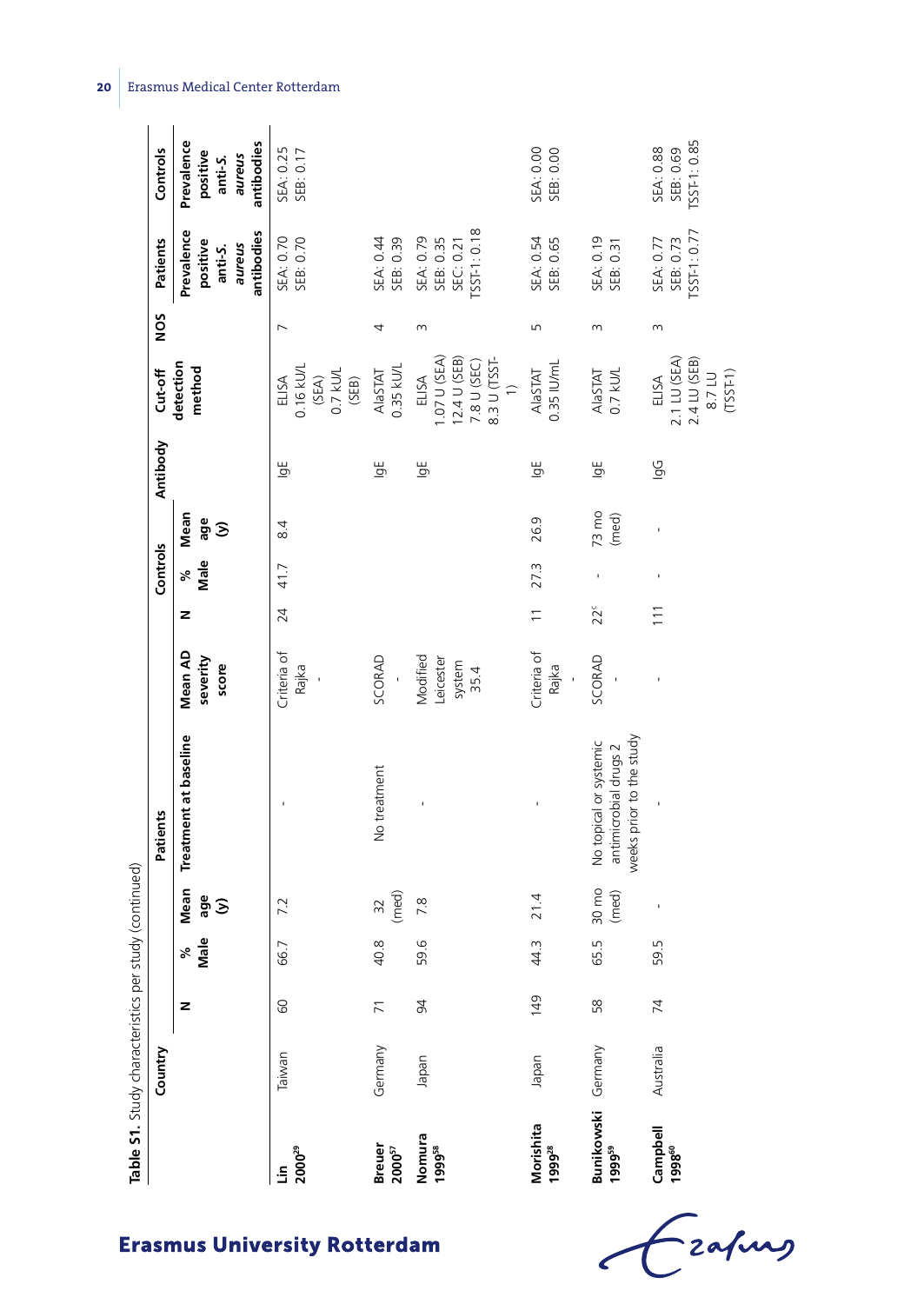|                            | Country |           |           |                  | Patients              |                                     |                | Controls  |                  | Antibody | Cut-off               | <b>NOS</b> | Patients                                                                    | Controls                                                                           |
|----------------------------|---------|-----------|-----------|------------------|-----------------------|-------------------------------------|----------------|-----------|------------------|----------|-----------------------|------------|-----------------------------------------------------------------------------|------------------------------------------------------------------------------------|
|                            |         | z         | Male<br>್ | Mean<br>age<br>δ | Treatment at baseline | <b>Mean AD</b><br>severity<br>score | z              | Male<br>್ | Mean<br>age<br>З |          | detection<br>method   |            | Prevalence<br>antibodies<br>positive<br>snaune<br>anti-S.                   | Prevalence<br>antibodies<br>positive<br>aureus<br>anti-S.                          |
| Nissen<br>$1997^{27}$      | Denmark | $34/27^b$ |           | (med)<br>_<br>ო  |                       |                                     | Б              |           |                  | ۱gh      | Immunoblot            |            | $TSST-1: 0.41$<br>SEA: 0.48<br>SEB: 0.63<br>LTA: 0.48                       | $TSST-1:0.00$<br>SEA: 0.00<br>LTA: 0.00<br>SEB: 0.00                               |
| 1996 <sup>25</sup><br>Tada | Japan   | 96        | 42.7      | 20.2             |                       | Criteria of<br>Rajka<br>ï           | $\overline{1}$ | 27.7      | 29.4             | ⊌g       | $0.35$ IU/L<br>NaSTAT | ഥ          | SEA: 0.66<br>SEB: 0.73                                                      | SEA: 0.00<br>SEB: 0.00                                                             |
| 199324<br>Leung            | USA     | 56        |           |                  |                       |                                     | Ľ              |           |                  | ۱ğ       | ELISA                 | G          | TSST-1:0.21<br>SED: 0.05<br>SEC: 0.05<br>SEA: 0.32<br>SEB: 0.18<br>ET: 0.02 | [SST-1:0.00<br>SED: 0.00<br><b>SEA: 0.00</b><br>SEC: 0.00<br>SEB: 0.00<br>ET: 0.00 |

AB, antibiotics; UV, ultraviolet, SCORAD, SCORing Atopic Dermatitis; Ig, immunoglobulin; FEIA, fluorescent enzyme immunoassay; SE, staphylococcal enterotoxin; TSST-1, toxic shock syndrome toxin 1; FBP, fibronectin-binding protein; ET, exfoliative toxin; LTA, lipoteichoic acid. Only abstract available. "Number of patients included in study (charactersay; יו לכן וואסוס Cocolero enter oral enterprovic shock syndrome toxin 1; FBP, fibronectin-binding protein; ET, exfoliative toxin; LTA, lipoteichoic acid. aOnly abstract available. bNumber of patients included in study (characteristics refer to this number) / number of patients included in the outcome. 'Control group included in the study but the outcome was not reported. istics refer to this number) / number of patients included in the outcome. 'Control group included in the study but the outcome was not reported. AB, antibiotics, D.V. Direct, S.C. Direct, S.C. Direct, S.C. Direct, S.C. Direct, S.C. Direct, S.C. Direct, S.C. Direct, 2010, 2010, 2010, 2010, 2010, 2010, 2010, 2010, 2010, 2010, 2010, 2010, 2010, 2010, 2010, 2010, 2010,

-<br>2afung

# **Erasmus University Rotterdam**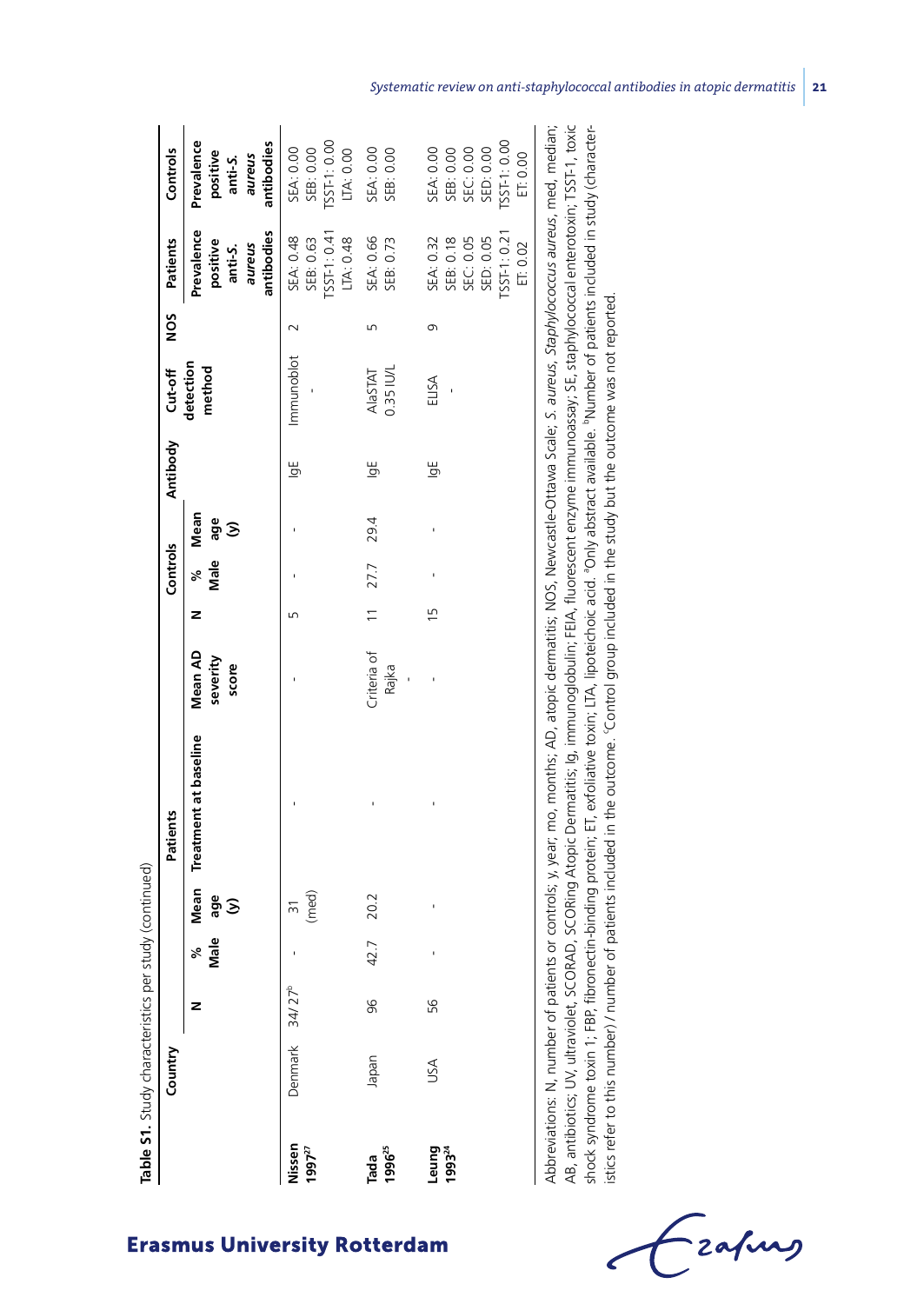| Staphylococcus aureus antigen | <b>Number of studies</b> | Number of controlled studies |
|-------------------------------|--------------------------|------------------------------|
| SEA                           | 19                       | 7                            |
| SEB                           | 23                       | 8                            |
| SEC                           | 7                        | 1                            |
| SED                           | 3                        |                              |
| SEE                           |                          |                              |
| SEI                           |                          |                              |
| <b>SEH</b>                    |                          |                              |
| <b>SEK</b>                    |                          |                              |
| SEJ                           |                          |                              |
| TSST-1                        | 10                       | $\overline{2}$               |
| ETA                           |                          |                              |
| FBP                           |                          |                              |
| LTA                           |                          |                              |
| ET1                           |                          |                              |

**Table S2.** Studies reporting IgE antibodies against *Staphylococcus aureus* antigens in patients with atopic dermatitis

Abbreviations: SE, staphylococcal enterotoxin; TSST-1, toxic shock syndrome toxin 1; ET, exfoliative toxin; FBP, fibronectin-binding protein; LTA, lipoteichoic acid.

Czapus  $\epsilon$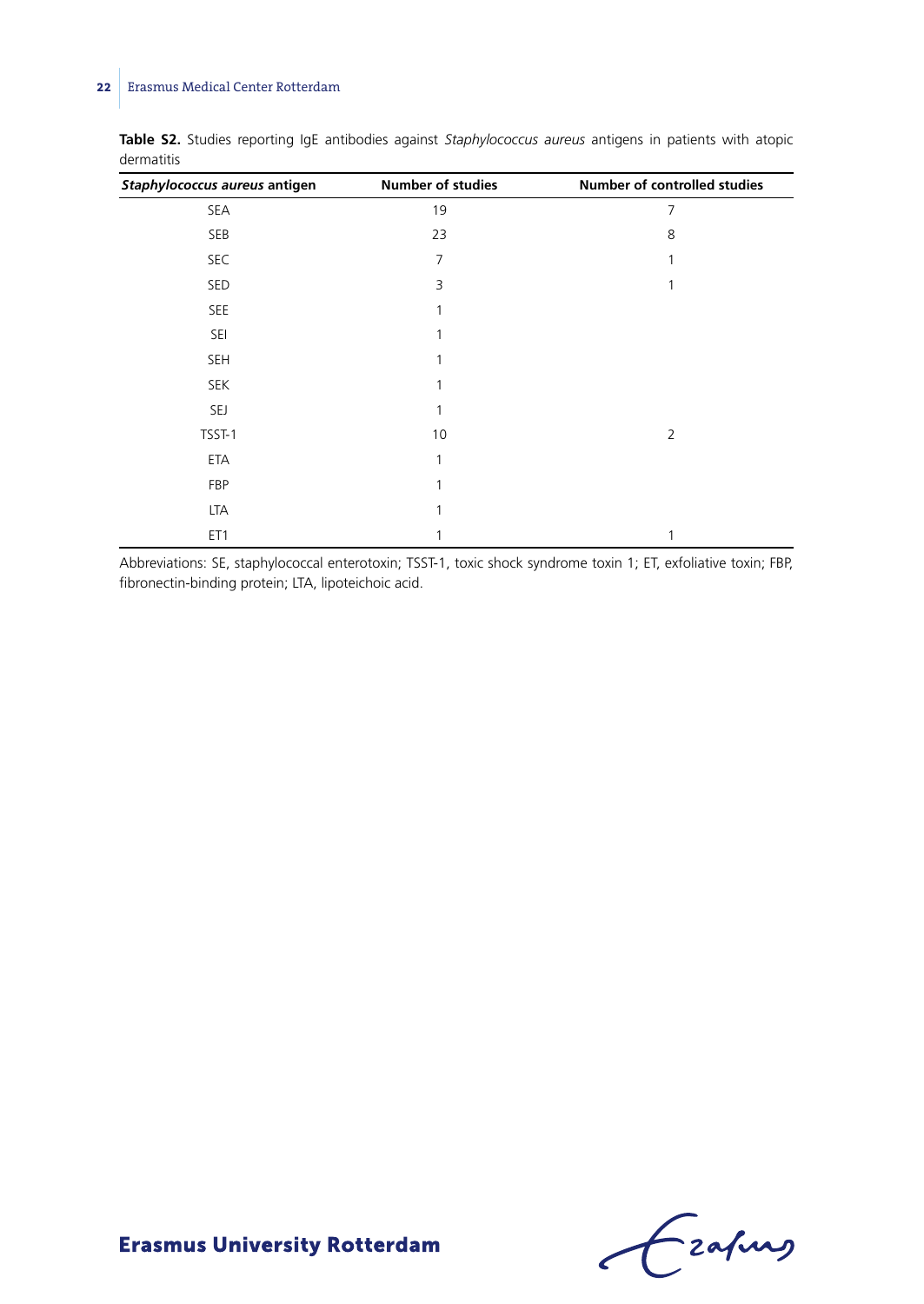# **Appendix 1. Inclusion criteria for selecting studies for this systematic review**

Types of studies

- · All original observational and experimental human studies which assess the presence of anti-staphylococcal antibodies in the serum of patients with atopic dermatitis, reported per *Staphylococcus aureus* antigen.
- All study designs, except for case reports.

#### Participants

Patients of all ages with atopic dermatitis irrespective of disease severity, and presence of antistaphylococcal antibodies. Atopic dermatitis diagnosed by a medical doctor.

#### Controls

Persons who do not have atopic dermatitis neither an atopic constitution (asthma, allergic rhinitis, food allergy) or another skin disease.

#### Outcome measures

- · Primary: Specific antibodies (IgE, IgG, IgM, IgA) against *Staphylococcus aureus* antigens.
- Secondary: The relationship between atopic dermatitis disease severity and specific antibodies (IgM, IgG, IgA, IgE) antibodies against *Staphylococcus aureus* antigens.

# **Appendix 2. Quality assessment score**

Modified Newcastle-Ottawa quality assessment scale for cohort or cross sectional studies

Stars indicate the points allocated if the item criterion is met. A maximum score of 9 can be allocated to each article. Uncontrolled studies can reach a maximum score of 5.

#### Selection

- 1. Representativeness of the exposed cohort
- a) Truly representative of the general atopic dermatitis population  $\star$
- b) Somewhat representative of the general atopic dermatitis population  $\star$
- c) Selected group of atopic dermatitis patients: hospital based, tertiary center, inpatients, outpatients)
- d) No description of the derivation of the cohort
- 2. Selection of the non-exposed cohort
- a) Representative of the average community (healthy control, community control)  $\star$
- b) Selected group of controls (hospital controls, other dermatological condition)
- c) No description of the derivation of the cohort

frafing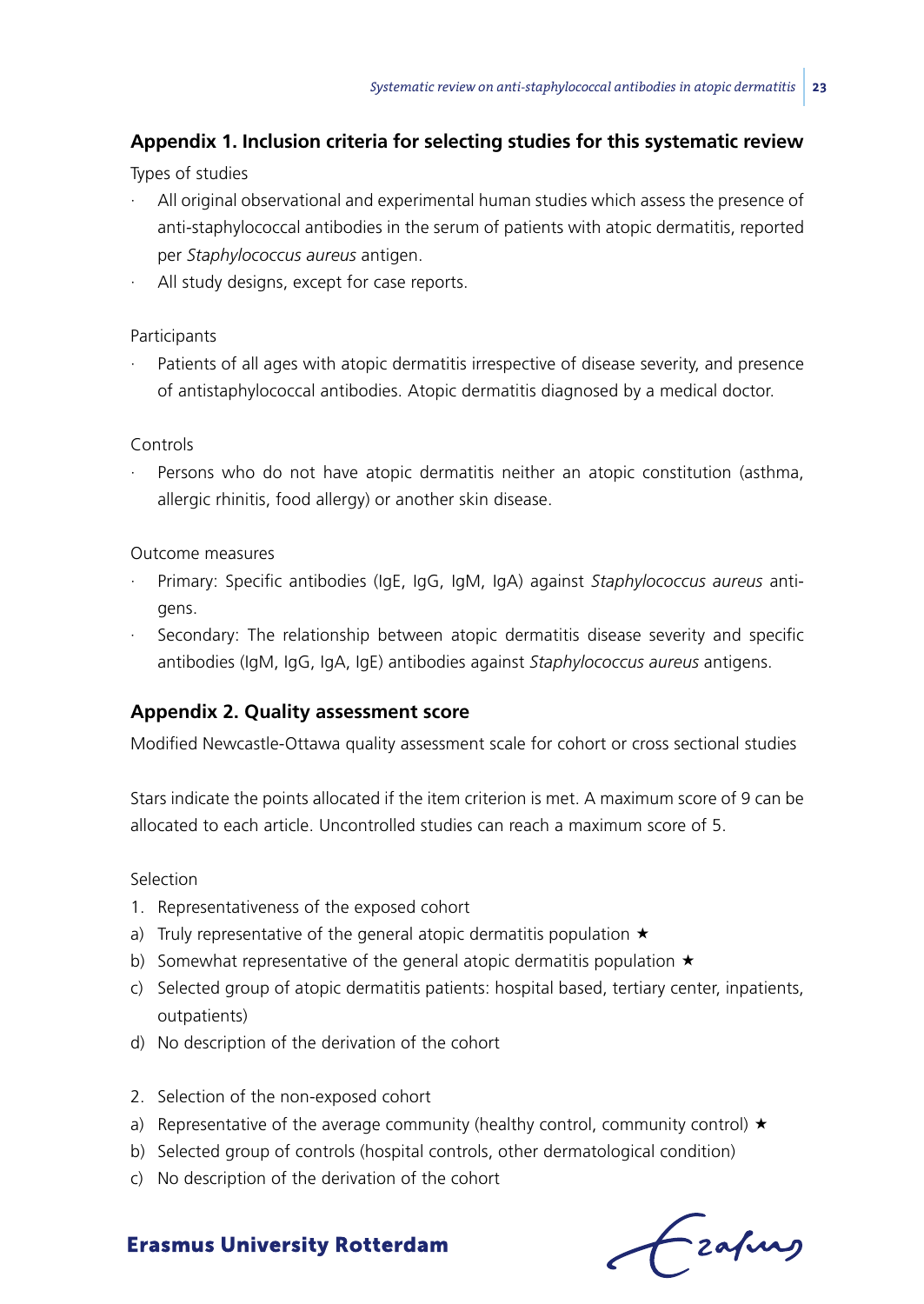- 3. Ascertainment of atopic dermatitis
- a) Diagnosed by dermatologist  $\star$
- b) Diagnosed by physician other than dermatologist  $\star$
- c) Diagnosed by clinical assessment  $\star$
- d) Based on self-report
- e) No description of atopic dermatitis case definition
- 4. Definition of the non-exposed cohort
- a) No history of disease (endpoint)  $\star$
- b) No description of source

#### Comparability

- 1. Comparability of exposed and non-exposed cohorts on the basis of design or analysis
- a) Atopic dermatitis patients and healthy controls are matched for age  $\star$
- b) Atopic dermatitis patients and healthy controls are matched for any additional factor  $\star$
- c) No controlling for confounding or matching

#### Outcome

- 1. Assessment of outcome: measurement method of antibody response against *Staphylococcus aureus* antigens
- a) Determined by ELISA, CAP, RAST, micro-array, AlaSTAT  $\star$
- b) Not mentioned
- 2. Treatment during sampling
- a) No treatment  $\star$
- b) Systemic treatment
- c) Topical treatment
- d) Not mentioned
- 3. Missing data
- a) Same rate for both atopic dermatitis patients and healthy controls / no missing data  $\star$
- b) Different rate for both atopic dermatitis patients and healthy controls, but well described / missing data, but well described  $\star$
- c) Different rate for both atopic dermatitis patients and healthy controls and not explained
- d) Not mentioned

Modified Scoring algorithm controlled studies

Lzafurs